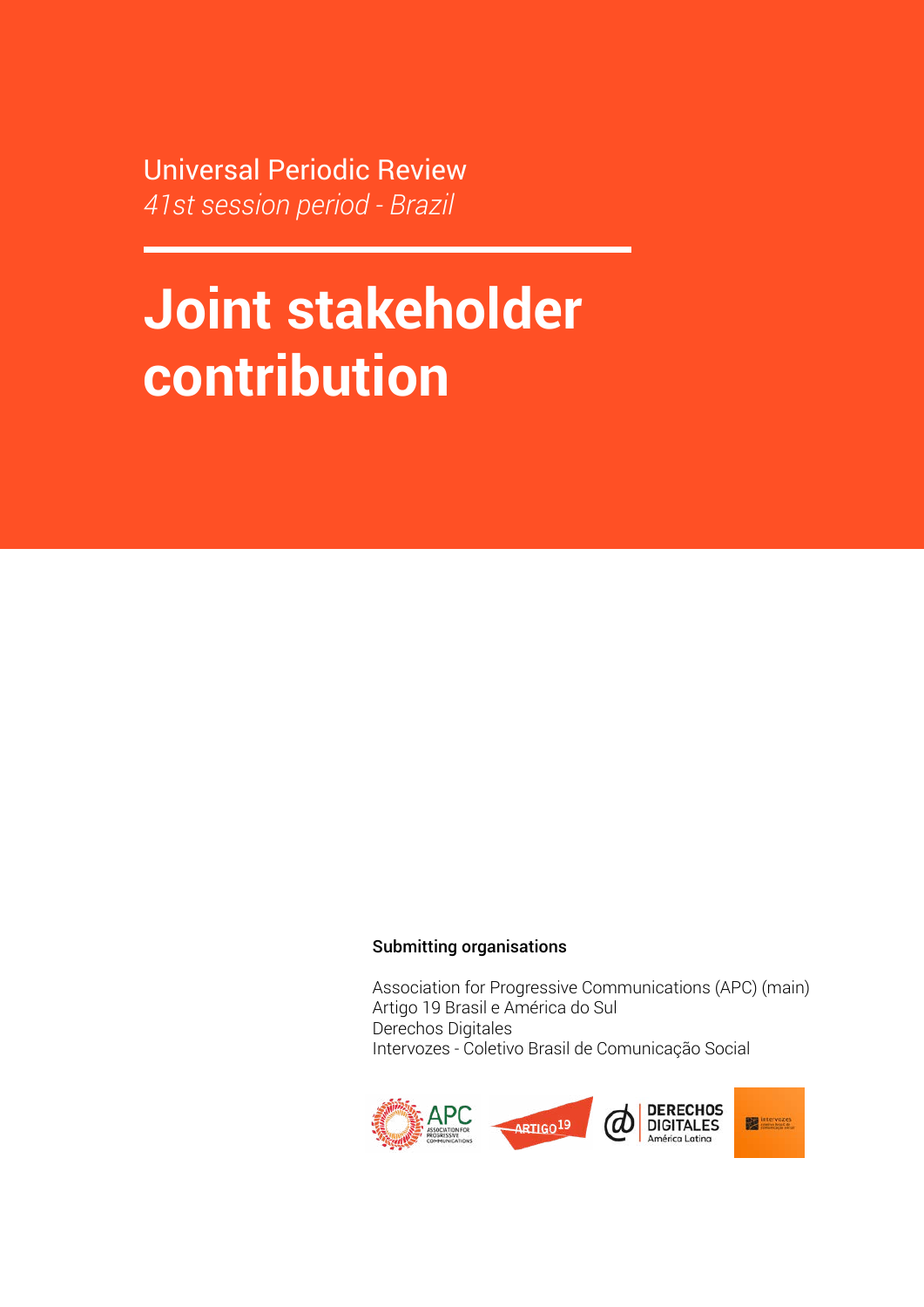APC<sup>1</sup> is an international organisation and a network of non-profit organisations with whom it works to empower and support organisations, social movements and people, through use of information and communications technologies (ICTs). APC works at the intersection of technology and social, gender and environmental justice. Founded in 1990, APC has had consultative status to the United Nations Economic and Social Council (ECOSOC) since 1995. The APC network has 62 organisational members and 29 individual members active in 74 countries, mainly in the global South.

Artigo 19 Brasil e América do Sul² is a chapter of ARTICLE 19, a nongovernmental human rights organisation founded in 1987 in London, whose mission is to defend and promote the right to freedom of expression and access to information around the world. Its name stems from Article 19 of the United Nations Universal Declaration of Human Rights. With offices in nine countries, ARTIGO 19 has been in Brazil since 2007, where it adopts diverse strategies, actions and partnerships in the most varied aspects of this agenda. The office headquartered in São Paulo defends freedom of expression and information and its importance for achieving and realising other fundamental rights in Brazil and South America.

Derechos Digitales<sup>3</sup> is a non-profit non-governmental organisation founded in 2005. It has consultative status to ECOSOC and its headquarters are in Santiago de Chile. Its work covers Latin America, and it is dedicated to the defence and promotion of human rights in the digital environment, especially those related to freedom of expression, privacy and access to knowledge and information.

Intervozes - Coletivo Brasil de Comunicação Social<sup>4</sup> is a civil society organisation founded in 2003 that works for the realisation of the human right to communication. For Intervozes, the right to communication is indivisible from the full exercise of citizenship, democracy and all other rights. The Collective operates in the areas of telecommunications, digital rights and broadcasting, seeking a democratic media system that respects human rights and freedom of expression. It is a member of the APC network and, in Brazil, of the Coalizão Direitos na Rede, a coalition of around 50 digital rights entities.

<sup>1.</sup> Association for Progressive Communications:<https://www.apc.org>

<sup>2.</sup> Artigo 19 Brasil e América do Sul: <https://artigo19.org>

<sup>3.</sup> Derechos Digitales:<https://www.derechosdigitales.org>

<sup>4.</sup> Intervozes:<https://intervozes.org.br>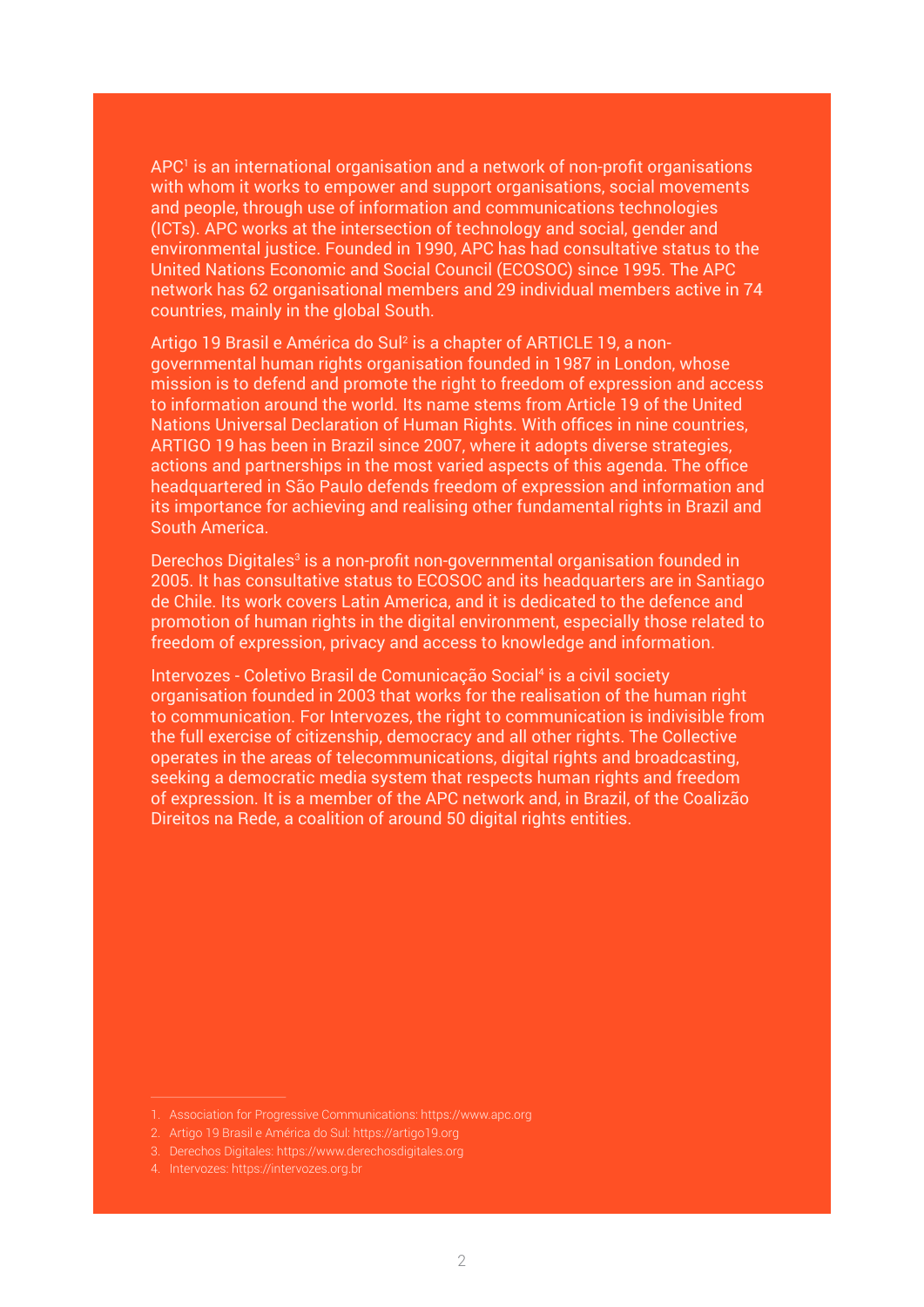## **I. INTRODUCTION**

- 1. The Brazilian government was considered an international reference for the protection of rights in the digital environmental with its adoption of a Civil Rights Framework for the Internet in 2014. It took on a central role in promoting international standards for privacy in the digital age. However, at a national level, guaranteeing these rights faces serious limitations that over the last five years have undermined the exercise of other fundamental rights – a situation that worsened during the COVID-19 pandemic in 2020 and 2021.
- 2. This submission focuses on Brazil's fulfilment of human rights obligations in the digital context and seeks to strengthen recommendations focused on guaranteeing universal access to the internet in order to enable free expression and association; access to information, knowledge and culture; and the exercise of economic and social rights in a manner that is secure, respectful of privacy and autonomy, and free of any kind of discrimination. It is divided as follows: introduction; economic, social and cultural rights; civil and political rights; and recommendations to the Brazilian state.

# **II. ECONOMIC AND SOCIAL RIGHTS**

## **Internet access**

- 3. Access to the internet is increasingly essential for exercising rights. This became evident during the COVID-19 pandemic in 2020 and 2021, when the majority of activities for school, work and government services began to take place online. Data from 2020 indicate that 83% of Brazilian households had some kind of internet access and 81% of the population 10 years of age and older had network access. The proportion of households with access to a computer in that year was 45%.<sup>1</sup>
- 4. In Brazil, inequalities in internet access reproduce structural inequalities. When it comes to populations in vulnerable conditions, the situation is worrying: barely 30% of Brazilians in socioeconomic classes D/E had used a computer once in their lifetime, while the numbers are much higher for classes C (66%), B (91%) and A (88%). Inequality is also seen when analysing racial aspects: only 52% of Indigenous people and 57% of Black people had used a computer at least once in their lifetime. Among white people, the rate is 64%.<sup>2</sup> The kind of device used to access the internet is another indicator of inequality: 62% of Indigenous people and 60% of Black people used the network exclusively on their mobile phone, at a rate higher than that of white people (48%). When combined with the socioeconomic class perspective, that inequality worsens even further: 90% of people in classes D/E have only a mobile phone as a means for internet use, a yawning gap from the rest: 58% in class C, 25% in class B and 11% in class A.3 Access inequalities are also territorial and are related to an uneven distribution of infrastructure: in urban areas, 86% of households have internet access whereas in rural areas, this rate is just 65%.<sup>4</sup>
- 5. When it comes to traditional peoples and communities and rural populations, the right to internet access, recognised by the Brazilian Civil Rights Framework for the Internet5, is far from respected.<sup>6</sup> The majority of these populations connect using limited mobile phone data plans, which offer a limited number of applications, particularly social network platforms, under zero-rating agreements. Connection costs consume over 30% of the monthly income of families surveyed, according to data from the Coletivo Intervozes.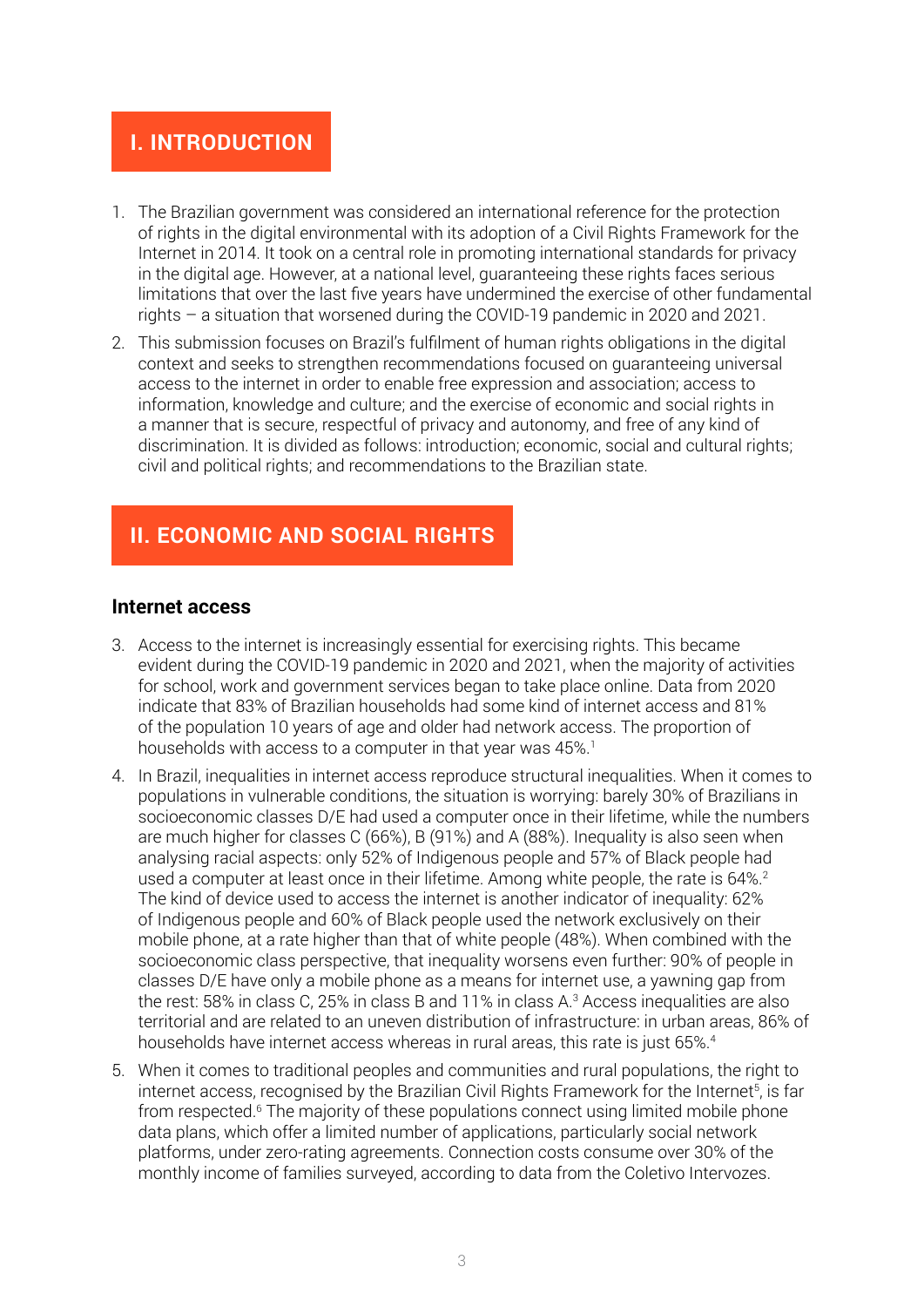## **Right to education**

- 6. In the face of the spread of COVID-19, the Brazilian government implemented urgent measures so students could continue their learning process despite the limitations imposed by restrictions on movement and isolation of the population. Lack of planning and structure in the policies adopted added to the precariousness of families' internet access, affected the success of these measures and resulted in school absenteeism rates that represented an increase of nearly 200% in the five-to-nine-year-old segment between 2019 and 2020.7
- 7. A survey by the National Institute for Educational Research and Study (INEP) showed the impact of the digital divide on access to education in rural areas: two million students in rural schools spent all of 2020 without access to digital content,<sup>8</sup> and distributing printed materials was the only alternative found in several places. In eight of nine states in the Brazilian Northeast, more than 20% of rural schools operated exclusively in this manner for the whole period of physical distancing.9
- 8. Where adopted, internet access policies for students in the public education system were inadequate and poorly focused on household connectivity, which led to the disconnection of numerous families, seriously hampering access to education during the pandemic. Again, structural inequalities are reproduced: official data indicate that Black and Indigenous children and young people in public schools represent more than 70% of students without household broadband or 3G/4G internet access.<sup>10</sup> The situation exacerbated the situation of inequality between an elite student body with internet access in appropriate conditions for continuing their studies and the majority of students in the public school system, who have only minimal internet connections through mobile internet plans and equipment that was inadequate for meaningful participation in everyday school life.<sup>11</sup>

## **Right to health**

- 9. The right to health was affected by limitations on internet access, as well as by risks to privacy and data protection represented by the digitalisation of services and, in particular, by monitoring and control policies implemented in the context of the COVID-19 pandemic.
- 10. At the federal, state and municipal levels, partnerships between governments and private enterprise were developed to promote monitoring of the spread of cases or compliance with the social isolation measures applied. They involved the localisation of individuals using different technologies, such as geolocation or connection to cellular networks, but they displayed few safeguards and were not preceded by public debates and human rights impact studies that could have enabled the prevention of abuses. In addition to exposure to public and private surveillance systems, some solutions carried risks of re-identification of individuals, with a significant potential for discrimination.<sup>12</sup>
- 11. Applications created to offer access to official information on COVID-19 prevention and treatment measures, as well as for assistance in monitoring its spread (such as Coronavírus SUS, launched in 2020 by the federal government), also failed to offer sufficient guarantees in terms of the sensitive personal data collected and data handling conditions, such as the storage period, third-party access restrictions, etc.<sup>13,14</sup>
- 12. Even during the pandemic, several episodes of leaks, wrongful exposure of personal data, system vulnerabilities, serious failures and lack of sensitive information security were confirmed in Brazil, indicating inadequate public policies for dealing with sensitive data collected by public authorities in the area of health.<sup>15</sup>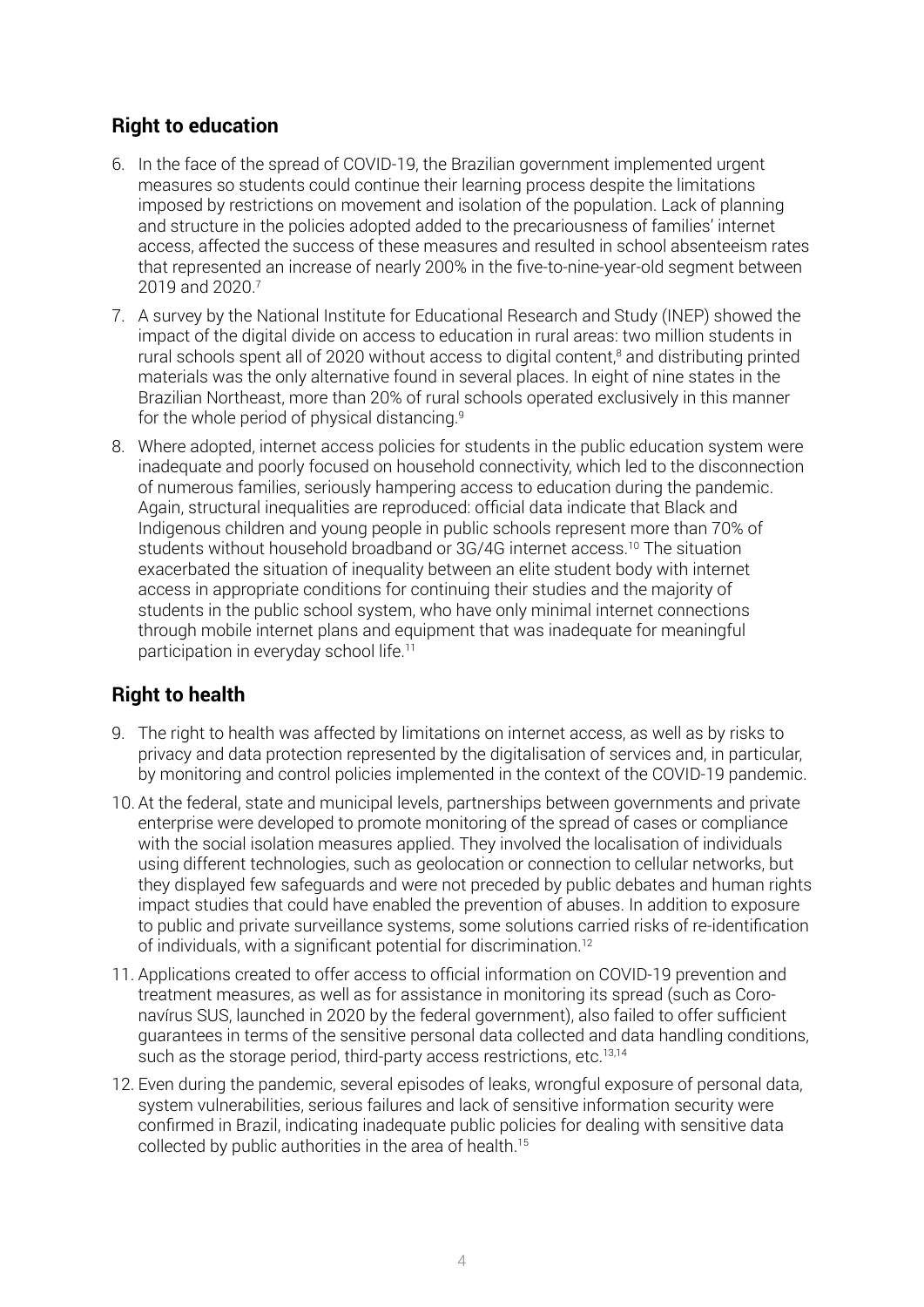## **Digitalisation of the state and social security**

- 13. Analysis of public policies related to social welfare rights reveals that there is neither transparency, adequate training of personnel nor impact reports on the use of personal data involved. The digitalisation of social policies and the lack of an adequate public policy for internet access and data protection impedes the enjoyment of social rights and can even impose new barriers to the exercise of other rights. One example was Emergency Aid, the income transfer programme to address the impact of the COVID-19 pandemic on the most vulnerable.16 Another is the implementation of automated systems in the area of public policies without guarantees for transparency and participation or impact studies analysing potential risks to the exercise of rights, as in the case of the National Employment System (Sistema Nacional de Emprego, SINE).17
- 14. According to data from the TIC Domicílios household survey on ICT use, during the COVID-19 pandemic, only 39% of rural families sought health information on the internet and only 16% used online public services (in urban areas, the rates were 55% and 39%, respectively).18 Black women, who primarily access the internet exclusively by mobile phone (67%), conducted fewer financial transactions (37%), and accessed fewer e-government services (31%) and courses (18%) than white men (51%, 49% and 30%, respectively).19
- 15. The lack of 3G/4G internet access on mobile phones was a reason for 39% of socioeconomic class C, D and E users to stop accessing public policies, such that 33% stopped accessing public services and 28% stopped receiving some social benefit, such as Emergency Aid.<sup>20</sup>

# **III. CIVIL AND POLITICAL RIGHTS**

## **Privacy and data protection**

## a. Surveillance technologies, facial recognition and biometric databases

- 16. The use of surveillance technologies with facial recognition systems has been spreading in both public and private sectors in Brazil,<sup>21</sup> putting at risk the exercise of fundamental rights mainly by people in vulnerable situations, women, Black people, poor people and transsexual people.<sup>22</sup> Facial recognition has been used by the public sector for various purposes, such as public safety, urban transport, schools, management of social benefits, border control and identity verification.<sup>23</sup>
- 17. In terms of public safety, the Ministry of Justice and Public Safety issued two ordinances – in 2019 and 2020 – aimed at promoting the installation of surveillance cameras with facial recognition technologies by public safety agencies.<sup>24</sup> Although these dispositions are no longer in effect, they demonstrated the federal government's interest in using biometric data for such purposes.
- 18. In July 2021, the Federal Police announced the implementation of the Automated Biometric Identification Solution with the goal of combining databases from state public safety offices.<sup>25</sup> In that context, it is relevant to highlight that since 2018, Law 13.675/2018 has been in effect; this law set up the Single Public Safety System (Susp) and provided for the integration, among others, of genetic and digital profile databases.26 At the same time, an increasing implementation of facial recognition tools applied to images gathered in public spaces or those open to the public in different Brazilian states has been identified.<sup>27</sup>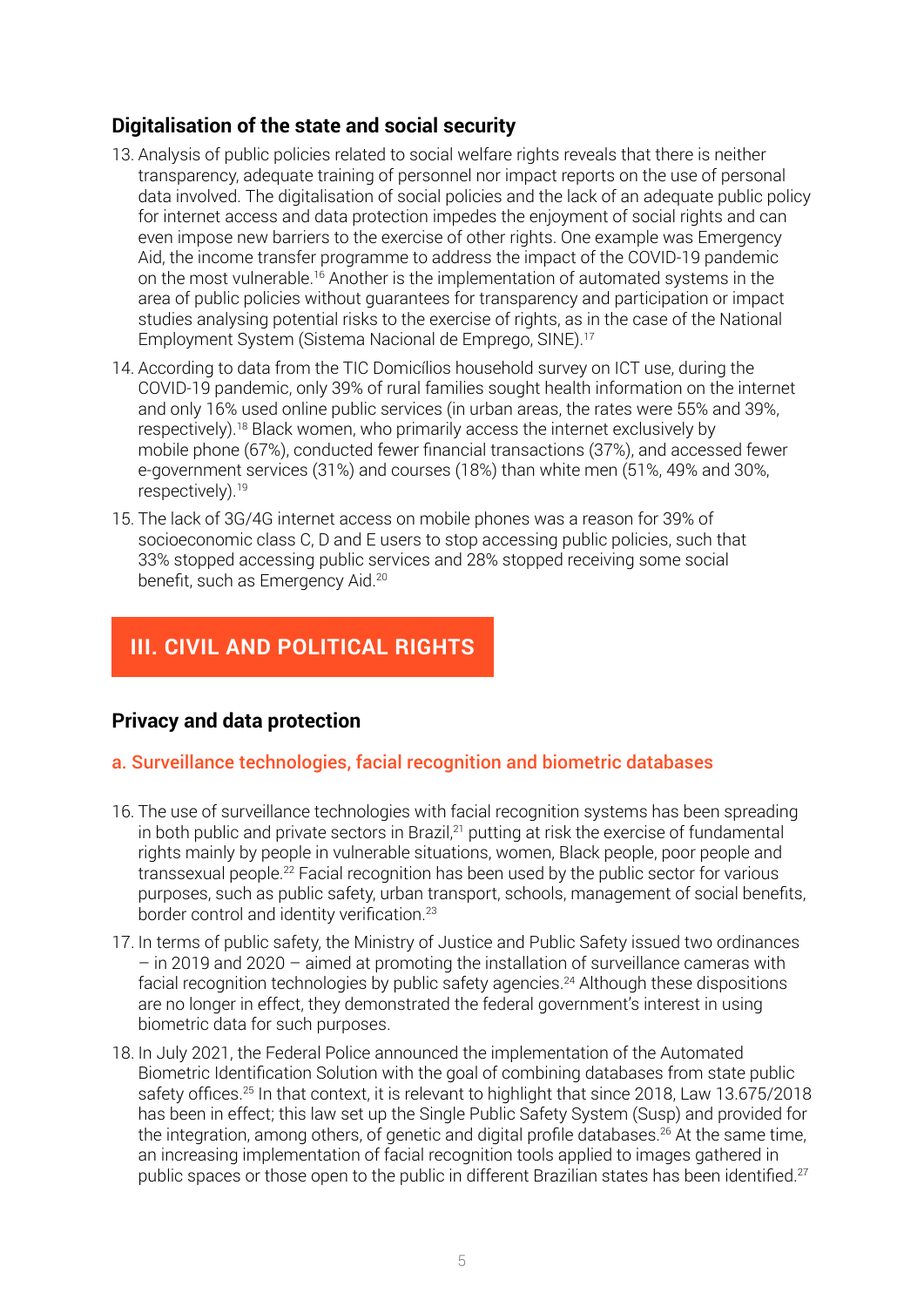- 19. The use of facial recognition for public safety purposes generates enormous concern due to several factors: first, the Brazilian General Data Protection Law (LGPD, Law 13.709/2018) does not regulate the handling of data for public safety and criminal prosecution purposes, instead determining that a specific law should regulate the subject. In addition, there is a general lack of transparency that would enable civil society to adequately analyse whether these biometric technologies comply with minimum parameters of legality, necessity and proportionality.<sup>28</sup> There have also been multiple public complaints regarding the reproduction of racist biases in the implementation of these tools.<sup>29</sup>
- 20. Despite the lack of official data on the use of this kind of technology and its results, independent studies indicate that the vast majority of the population incarcerated based on facial recognition is Black.30 In a survey from March to October 2019, 151 people were arrested in five states, of whom 90% are Black.<sup>31</sup>
- 21. In addition to public safety, facial recognition systems have been implemented in different spaces: it is being tested for identification of passengers boarding flights in airports<sup>32</sup>, as well as in public schools<sup>33</sup> and public transportation, among others.
- 22. As declared by different international bodies, including the Office of the UN High Commissioner for Human Rights, facial recognition in public spaces presents grave risks to human rights. For this reason, High Commissioner for Human Rights Michelle Bachelet requested a moratorium on the use of this kind of technology in public spaces.<sup>34</sup>

#### b. Cybercrimes and criminalisation of human rights defence in the digital sphere

- 23. In December 2021, Brazil approved adhesion to the Budapest Convention on Cybercrime. The text was approved with no reservations by the Brazilian state and generates concerns related to the criminalisation of information security researchers and activists. This is because the text and the projected penalties are applied with no consideration for the presence of malicious intent in the case of hacking into computer systems. The risk is heightened in light of the absence of a robust framework for the protection of personal data in the criminal sphere<sup>35</sup> and a legislative tendency toward violating the safety of digital rights defenders.
- 24. This trend can be seen in the scope of the Democratic State Act, which recently replaced the country's National Security Act. In the preparation of the new law, questions were debated such as typifying the crime of espionage, without outlining any exceptions or assurances for the oversight work done by journalists and civil society that often relies on international press reports or whistleblowers to defend fundamental rights.<sup>36</sup> Debate around these measures decries the risk of criminalising activities related to information security and digital activism in the country, reproducing an internationally identified trend.<sup>37</sup>
- 25. Access to computer systems can lead to the discovery of and alert to relevant security failures and acquisition of information on human rights violations. The possibility of criminalising behaviour related to the latter case can discourage the disclosure of this information of critical public interest, principally considering that Brazil does not have comprehensive legislation to protect whistleblower activities.
- 26. As recently as 2015, the then UN Special Rapporteur on freedom of expression, David Kaye, highlighted that encryption and online anonymity are fundamental conditions for the exercise of freedom of expression.<sup>38</sup> Thus, measures precluding anonymity, as presented by the Brazilian constitution, should not be interpreted in ways that create a scenario where information security researchers and other online activists are unprotected or subject to constant surveillance, as some sections of the Budapest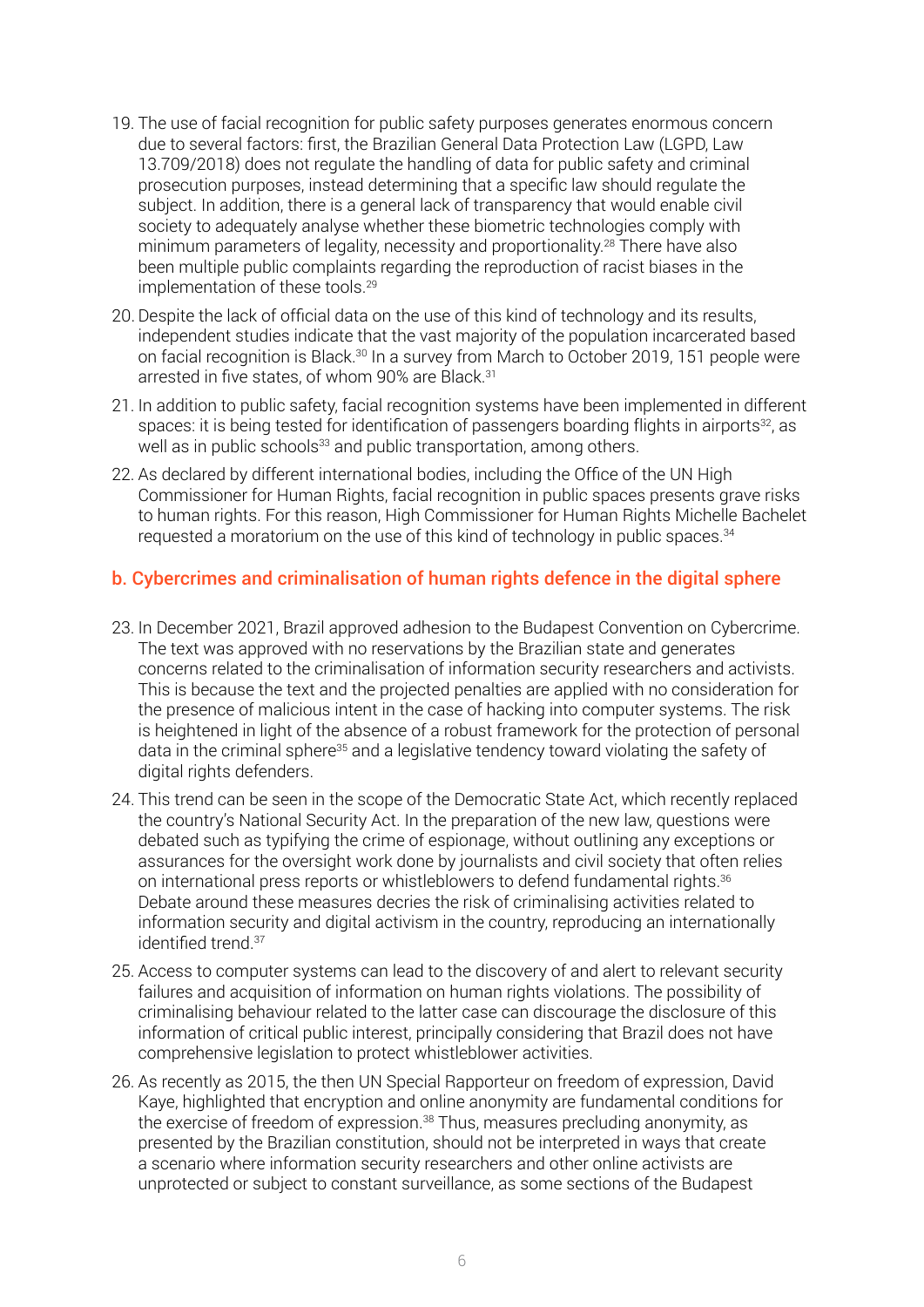Convention – approved by the country in its entirety – could suggest. The inclusion of barriers to the identification of people online is a legitimate posture according to international human rights standards and does not violate the preclusion of anonymity, among other motives, because it does not completely impede a later identification and attribution of responsibility, where necessary.

## **Freedom of expression, violence and access to information**

#### a. Surveillance of journalists and human rights defenders

- 27. In recent years there has been a growing adoption of measures for cyber surveillance of the population conducted by agencies linked to the federal government and involving attempts to acquire espionage systems questioned by international human rights authorities. The Bureau of Integrated Operations (SEOPI), an agency linked to the federal government's Ministry of Justice and Public Safety, for example, used a public tender to procure an espionage system from the Harpia Tecnologia Eireli company; the procurement was suspended by the Federal Court of Auditors in November 2021.<sup>39</sup> Complaints also point to an alleged attempt at coordination for procuring the Pegasus system by Carlos Bolsonaro, son of the president of Brazil<sup>40</sup>, despite the lack of legal standing to intervene in the administrative proceeding related to intelligence operations at the federal level, the exclusive domain of the Brazilian Intelligence Agency (ABIN). The press also informed of attempts to purchase other surveillance systems in 2022, among them the tool known as DarkMatter.<sup>41</sup>
- 28. In addition to the accusations of procuring surveillance systems with great potential for violating fundamental rights, the government has also been using OSINT (Open-Source Intelligence) in investigations conducted by State and Federal Public Prosecutors Offices without there being any corresponding regulation.<sup>42</sup> The practice opens space for potential human rights violations: in 2021, there were reports of the government keeping files on and classifying people based on their political positions, with the goal of monitoring based on political positions.43 This kind of monitoring has already resulted in the arrest of one man due to information posted on his social network profile, content that was considered by the Military Police to be "incitement to violence" against the president.<sup>44</sup> The individual did not represent any organised group or entity and the surveillance was presumably based on his critical view of the current administration.
- 29. Another example of growing surveillance practices was the preparation of an "antifascist dossier" by the federal Ministry of Justice in 2020.<sup>45</sup> The report sought to map civil service workers who were against Bolsonaro, based on gathering information about these individuals available on social networks.46 The Federal Supreme Court ruled to prohibit the preparation of the dossier in 2021.47

## b. Online gender-based violence

- 30. In a country characterised by high rates of domestic and gender-based violence, digital media have also been increasingly used to attack women and LGBTIQA+ people. The modes of attack involve racist photomontages, hacking of social network accounts with racist and misogynist intent, threats, slander and false accusations, among others.<sup>48</sup>
- 31. During the pandemic, with the migration of a large share of activist group activities to the online context, complaints of attacks multiplied, along with hacking of meetings with shocking images and sounds, a phenomenon that became known as "zoombombing" because it initially occurred most frequently on the Zoom platform.<sup>49</sup>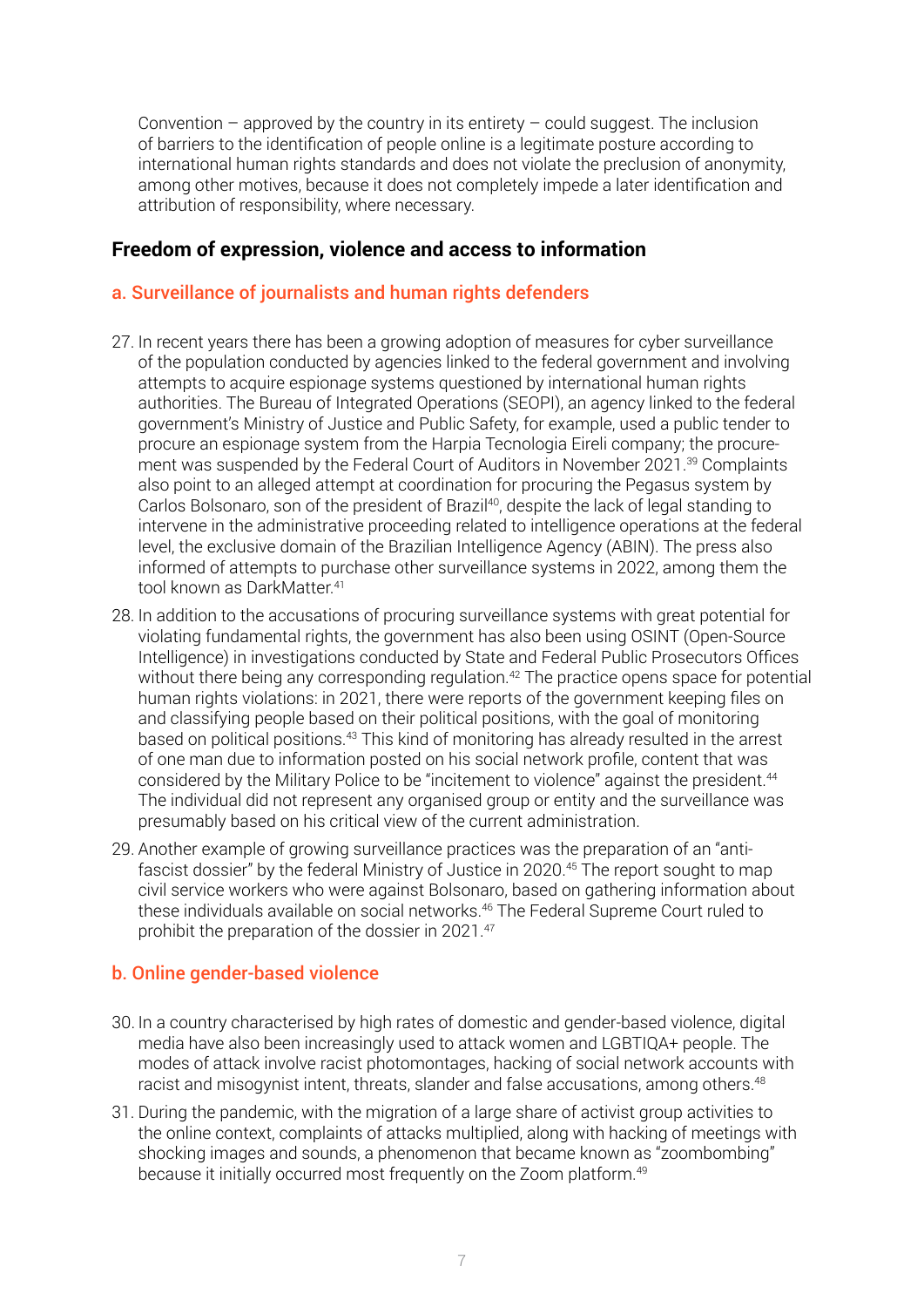32. In 2021, the SaferNet National Centre for Cybercrime Reporting in Brazil received 5,347 reports of LGBT-phobia, 6,888 reports of racism and 8,174 reports of violence and discrimination against women.<sup>50</sup>

#### c. Disinformation and violent political speech

- 33. Online gender-based violence is combined with political violence on different occasions in Brazil, e.g. when public authorities use their personal social networks to attack or retaliate against women journalists and activists. Likewise, President Jair Bolsonaro himself on different occasions exposed women journalists, questioning their motives, disseminating disinformation, making insinuations of a sexual nature and/or sharing personal data on women professionals who investigate reports of corruption involving the federal government or the president's family members, in an evident attack on their freedom of expression. One example involves statements regarding Constança Resende in 2019; on that occasion, the president shared an audio that was revealed to be false to imply bias in the journalist's work.51 In 2018, account administrators for journalist Patrícia Campos Mello were also targets of attack after publishing a report by the journalist on possible illegalities in Bolsonaro's campaign.<sup>52</sup> These and other cases have been taken to the Inter-American Commission on Human Rights through hearings that took place in 2020.53
- 34. In 2018, during the presidential election campaign, various online attacks against political groups and journalists were confirmed. In September of that year, a Facebook group called "Mulheres contra Bolsonaro" [Women against Bolsonaro] was taken down and its moderators received direct attacks.54
- 35. Online political violence and disinformation also affect candidates and people elected to office and  $-$  in a society characterised by racism, homophobia and transphobia  $-$  it is even more intense in the case of members of historically socially vulnerable groups. A survey by TretAqui.org showed that machismo, ideological hatred, racism and LGBT-phobia were the main lines of attack against candidates in the first round of 2020 elections.<sup>55</sup>
- 36. The dissemination of misleading content has been directed toward attacking democratic institutions, seeking to undermine the population's confidence in elections. The damages of disinformation are significant for human rights and for democracy outside electoral periods as well. The dissemination of disinformation also occurs via public agents who actively contribute to the creation of a polarised, anti-democratic environment.<sup>56</sup>
- 37. Jair Bolsonaro, his family and other political actors who support them have been using social media platforms to mobilise and inflame their ultra-conservative base. The president has already been accused of practising hate speech and xenophobia due to attacks on minorities and marginalised groups, such as Black people, women and the LGBTIQA+ population.<sup>57</sup> The chief executive's posture on social networks resulted in the exclusion and blocking of certain content posted by Bolsonaro by the platforms themselves.58
- 38. Discussions concerning disinformation and violence in political speech also relate to the role of social media platforms and the lack of transparency in the curation and prioritisation of content, as evidenced by research carried out by Intervozes<sup>59</sup> and as highlighted with concern by organisations from the region.<sup>60</sup>

## d. Legislative and judicial measures for regulating online speech

39. In recent years, several legislative initiatives have been proposed with the aim of responding to the challenges of digitalisation, such as the concentration of large digital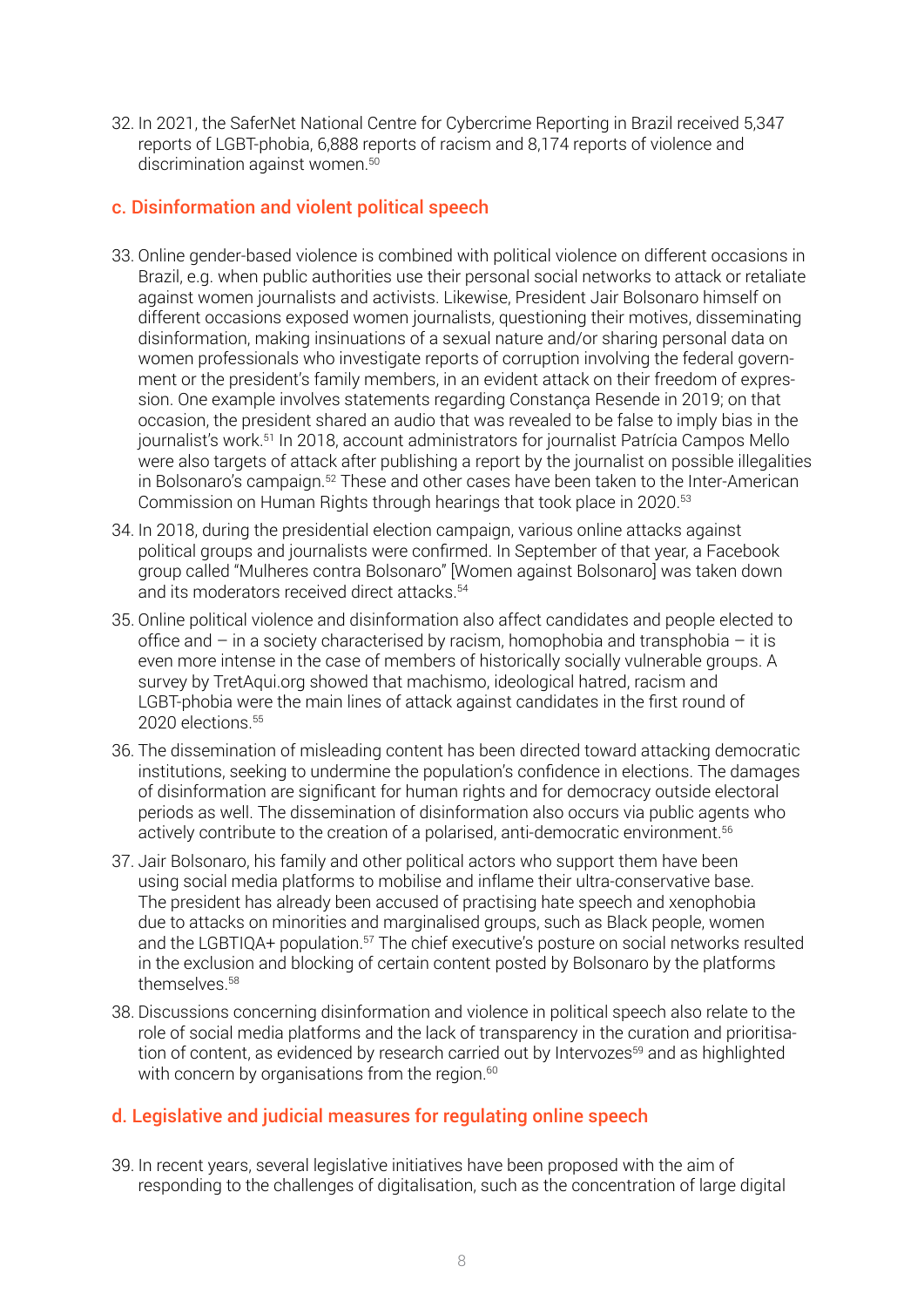platforms, abusive policies related to the exploitation of personal data, and these same platforms' low level of response to the proliferation of hate speech on their networks. Many of bills proposed, despite seeking supposedly legitimate goals, ended up adopting ineffective and disproportionate mechanisms that could represent a real risk to the freedom of expression. Two important examples in the last five years were the attempts to legislate on the liability of intermediaries and disinformation.<sup>61</sup>

- 40. The rejection of filtering and blocking measures or the promotion of a legal notification system to hold intermediaries responsible for the content of third parties was established as a central bulwark for the guarantee of freedom of expression online. This is what the Brazilian Civil Rights Framework for the Internet provides for. The goal is to protect platforms and research mechanisms from undue liability for user behaviour and thus discourage the removal of content without a court order. However, recent challenges presented by the dissemination of harmful content over social networks, as well as an understanding of the role of large platforms in prioritising or not prioritising that content, have been generating new attempts at accountability. In the National Congress, in 2022 more than 30 projects were processed with the goal of combating disinformation. A portion of these target amending the Civil Rights Framework for the Internet on issues of privacy, freedom of expression and holding intermediaries accountable.
- 41. In 2021, Bolsonaro tried, through a Provisional Measure (MP 1.068), to incorporate new rules for moderating content by digital platforms and to change the legal regime set forth by the Civil Rights Framework. The change would require more bureaucracy to suspend or cancel accounts, in addition to defining the restitution of banned content, and it was presented in a context of legal pressure for the removal of abusive content shared by the president's supporters. The Provisional Measure – an executive order – is not the right mechanism for innovating regulation of this issue and it was sent back to the executive branch, losing its effectiveness. It became one more bill on the subject currently being debated in the National Congress.<sup>62</sup>
- 42. Bill (PL) 2630/2020, known as the "Fake News Bill", is also making its way through the legislature. Initially a source of concern due to its proposed control measures, the bill was revised and brings a series of stipulations related to regulating digital platforms and a provision requiring that the principles of public administration also be applied to the social network profiles of political agents.
- 43. Application blocking has also been a cause for concern debated since 2016 by the Federal Supreme Court, following a series of legal decisions that provided for access to message content, including by breaking end-to-end encryption. The ruling has been suspended since 2021.<sup>63</sup> In March 2022, Minister Alexandre de Moraes ruled to block the Telegram app throughout the country, setting daily fines of R\$ 100,000 for any person who tried to use it.<sup>64</sup> The order was revoked three days later.<sup>65</sup> Blocking Telegram has also been proposed by the Superior Electoral Court due to the lack of response regarding the contribution of Brazilian authorities.<sup>66</sup>
- 44. Finally, the expansion of measures criminalising legitimate expression online continues to be an area of extreme concern. Measures contained in the previously mentioned Democratic State Act, for instance, broadly criminalise so-called "mass disinformation" or "insurrection" and "propagation of facts known to be untrue" and can deepen an environment of self-censorship that impacts not only freedom of expression, but also access to information.67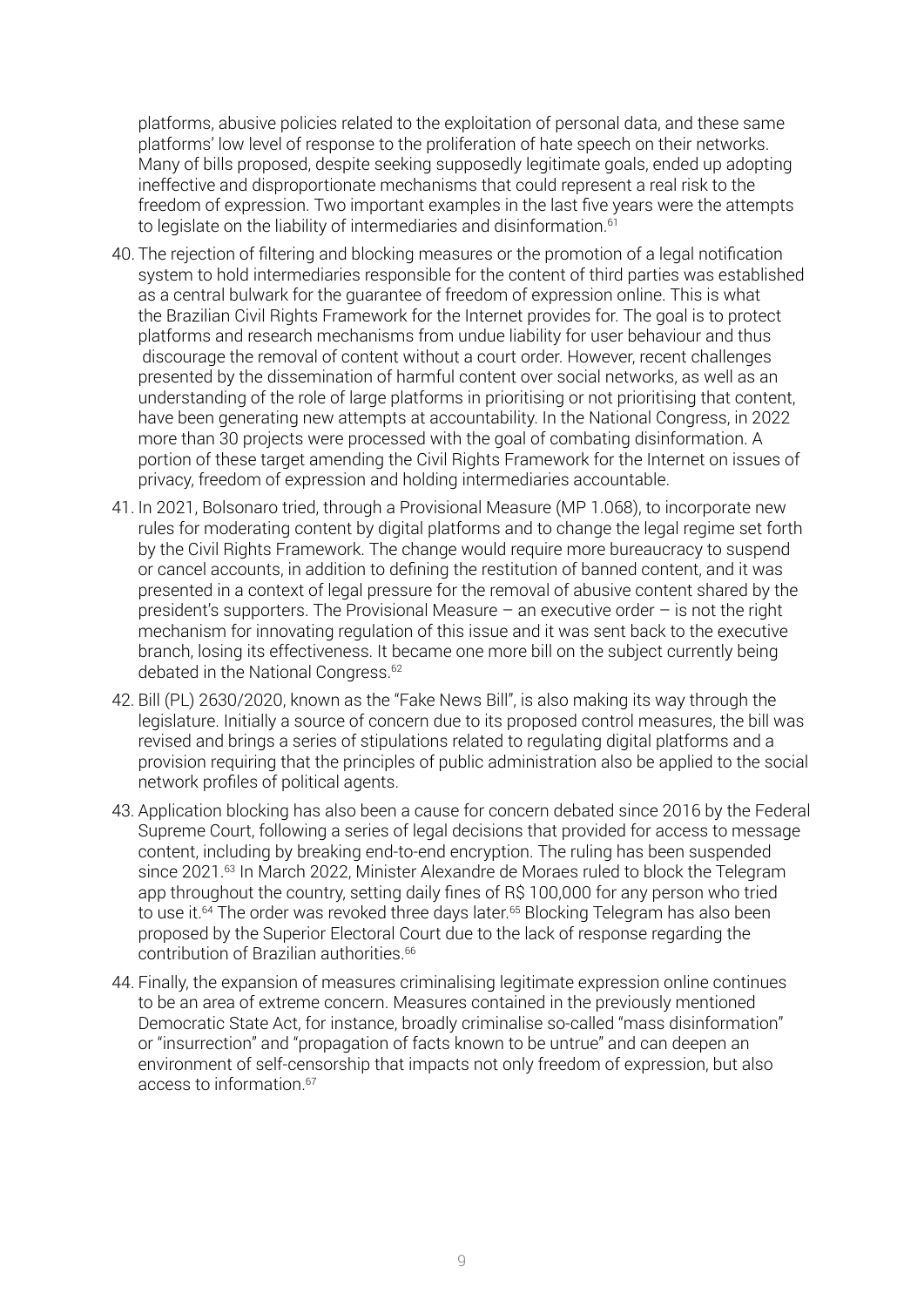#### e. Access to information and personal data protection

- 45. The Brazilian state has had an Access to Information Law (LAI) since 2011, which has made possible over one million information requests to federal executive branch agencies and entities. Ten years after it was approved, however, repeated attempts at amending the LAI have been seen – especially using decrees and ordinances – and these have led to threats to transparency in the country. Among these attempts we highlight MP 928/2020, which tried, unsuccessfully, to impose the suspension of deadlines for responding to requests for access to information during the pandemic; Decree 9.690/2019, which tried to drastically increase the number of authorities with veto power over access to information; and Ordinance 880/2019, which makes the secrecy of documents produced by the Ministry of Justice and Public Safety more commonplace.
- 46. In addition, in recent years a broad and abusive interpretation of Article 31 of the LAI has increased; it refers to the handling and sharing of personal information, to justify the concealment of information of public interest in an obvious attack on the right to access. Analysis of these cases shows that the classification adopted runs counter to the purpose for which the LAI was issued: establishing transparency as the rule and secrecy as the exception. Data considered confidential pursuant to this rule include respecting the names of civil servants who post on the Bureau of Communication Twitter profile; data from the Palácio do Planalto access badges of the president's children; and the disciplinary proceedings that absolved a general and ex-health minister for having participated in a political demonstration alongside the president, among others. The above-mentioned LGPD, the data protection legislation approved in 2018, has also been wrongfully used as a pretext for denying access to public information.<sup>68</sup>
- 47. Counter to the purported attempt at personal data protection, in 2019 the government vetoed from the LGPD an important mechanism that targeted the prohibition on sharing the personal data of those requesting information from public institutions or private law legal entities.69 Its aim was to protect the identity of people requesting information to avoid ungrounded denials of access, possible restrictions or retaliation/persecution.
- 48. The identified attacks on public transparency could make citizen oversight of government actions difficult and hinder the determination of eventual crimes of responsibility, e.g. in the handling of measures to face the pandemic, or the involvement of government agents in the preparation and dissemination of false information and hate speech on the internet. The actions mentioned subvert, on principle, the premise that guided the establishment and enactment of laws like the LAI and the LGPD: protecting ordinary people from the state, and not shielding the actions of powerful political agents from public scrutiny.

# **IV. SUMMARY OF RECOMMENDATIONS TO THE BRAZILIAN STATE**

49. In light of the identified violations of the exercise of human rights in the digital environment in Brazil, their impact on the enjoyment of rights in the offline context, and consequently, the non-fulfilment of international commitments assumed by the country, including in the scope of the Sustainable Development Goals, we recommend to the Brazilian state: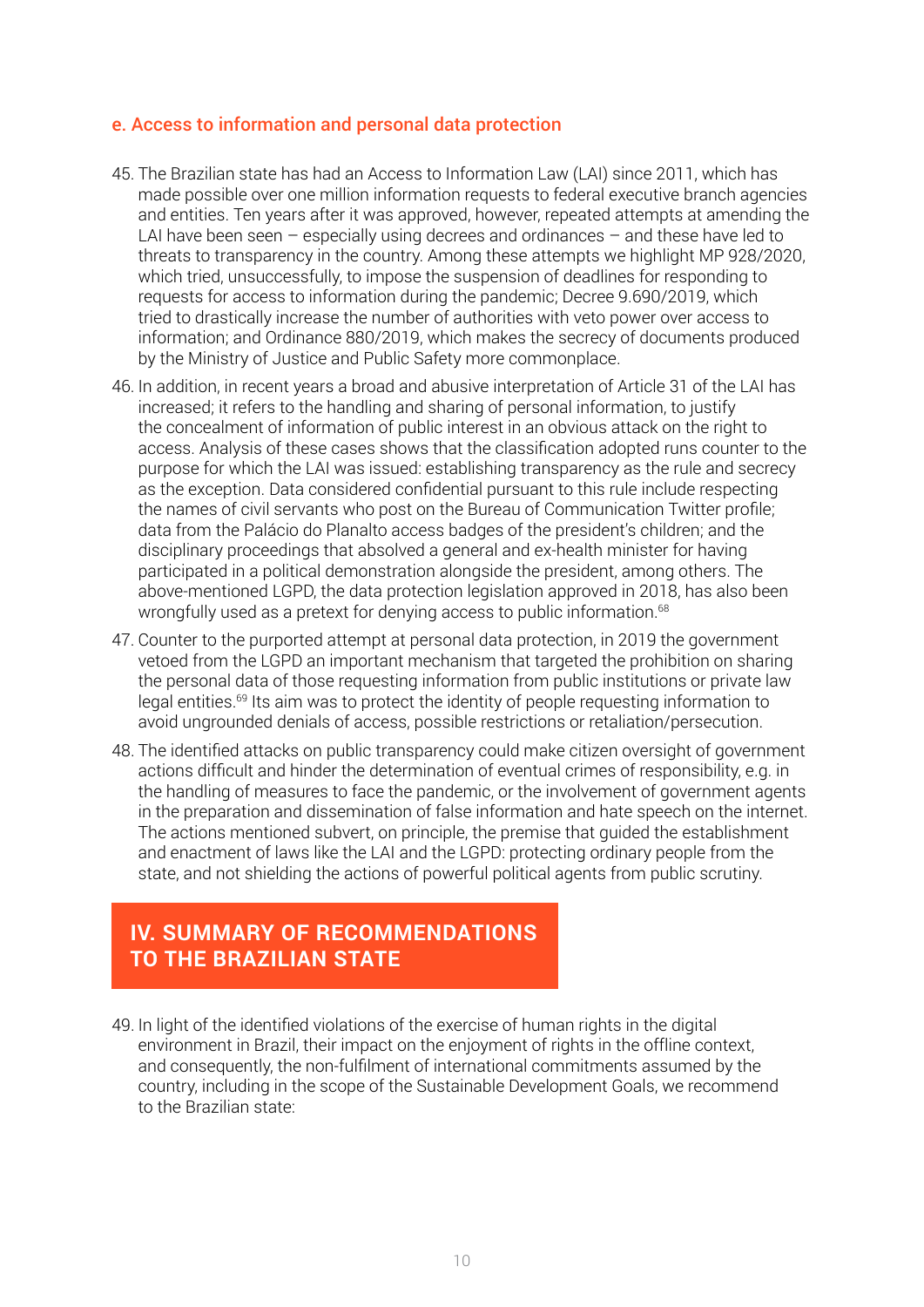#### A. The urgent creation of public policies for digital inclusion that contain a target plan prioritising populations in vulnerable conditions and which contemplate:

- a. the universalisation of high-quality internet access;
- b. broad-based participation of the population in processes for formulating, reviewing and evaluating connectivity policies, including rural populations and traditional peoples and communities;
- c. education for digital media focused on the critical reception of content, communication practices based on human rights principles and digital security; and
- d. the promotion of alternatives for connectivity, including community networks, with guaranteed free technical assistance in the territories of traditional people and communities.

B. The periodic production and dissemination of up-to-date data and statistics that are disaggregated by race, gender, age, locality and income on internet access in the country to guide public policy making, including possible emergency measures in contexts of social isolation in the areas of education, health and/or social welfare in order to avoid the worsening of pre-existing structural inequalities;

C. The urgent adoption of crosscutting measures to adapt public services to the requirements of the General Data Protection Law in terms of the rights of people who are owners of data processed by public authorities, including:

- a. the guarantee that third parties involved in processing this data comply with the standards in force;
- b. the guarantee of the integrity and correction of vulnerabilities found in government electronic systems, including of the Ministry of Health, as well as ensuring security policies, control of existing data and appropriate remedial measures in cases of leakage and wrongful exposure of personal data, in particular sensitive data; and
- c. providing transparent information on the criteria for collecting, processing and sharing information and creating channels for resolving doubts and replying to requests related to personal data management.

D. The urgent adoption of measures to strengthen the independence of the national data protection authority so that it can oversee the compliance of public and private institutions with the rules set forth in the LGPD and offer guidelines regarding the interpretation of mechanisms established in the law.

#### E. The abstention from implementing digitalisation, automation or artificial intelligence policies in the public sector without having previously met the following requirements, which should also be contemplated in contexts of possible emergency:

- a. impact studies ensuring that the policies do not lead to the exacerbation of historic inequalities, discrimination or risks to the exercise of human rights, including economic and social rights and privacy;
- b. prior consultation processes that involve potentially affected groups and/or their representatives;
- c. periodic independent and transparent monitoring and evaluation plans; and
- d. explicit guarantees to citizens in relation to the exercise of the rights to review, reparation and non-recurrence of illegal acts.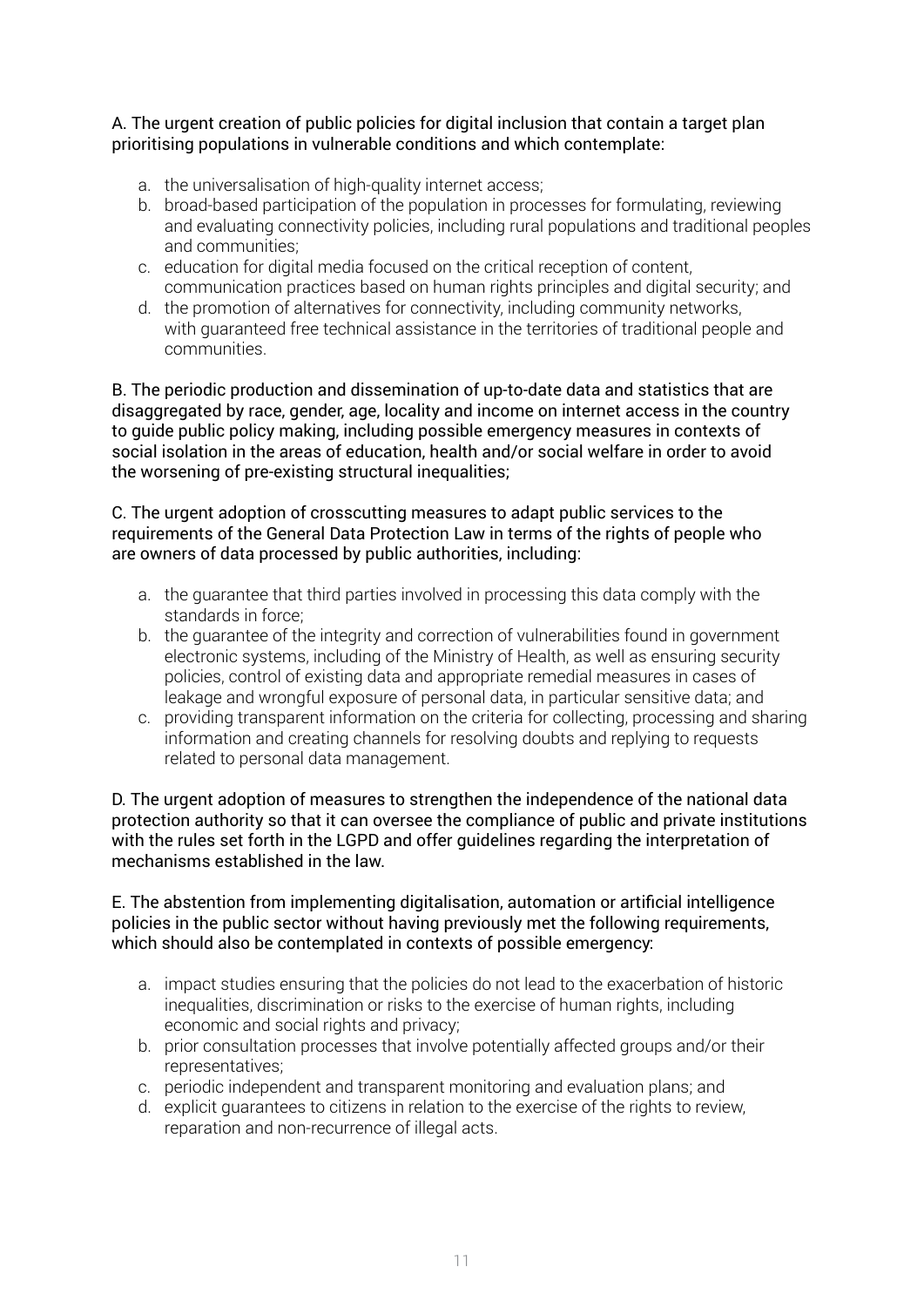F. The adoption of a moratorium limiting the use of facial recognition technologies in public spaces until international consensus is reached on the security of these technologies in relation to the fulfilment of human rights and the prohibition of their use for public safety purposes or for controlling access to government spaces or services.

G. The guarantee of respect for and adoption of norms that limit the use of surveillance technologies besides facial recognition to the principles of legality, necessity and proportionality established by human rights standards; establish legal redress mechanisms consistent with the obligation to provide effective remedy to victims of abuse; and create mechanisms that ensure public or community approval, supervision and monitoring of surveillance technology purchases.

H. The revocation, non-adoption or review of norms that enable online surveillance and the criminalisation of human rights and information security activists; and attention to the criteria of legality, necessity and proportionality in the implementation of any act of intervention in private communications, as set forth by international human rights frameworks ratified by Brazil.

I. The adoption of government norms and practices of respect for encryption and online anonymity as factors important to the exercise of human rights, as well as the guarantee of protection for those denouncing human rights violations, known as "whistleblowers", through the drafting of specific legislation on the subject.

J. The creation of public policies and appropriate measures for combating all forms of gender-based violence, both online and offline.

K. The adoption of measures to combat the financing of disinformation campaigns with public resources, taking into account international human rights obligations and principles.

L. The rejection of abusive laws regulating content on social networks and messaging platforms that promote the liability of intermediaries, infringing the principles established in international human rights documents and the Brazilian Civil Rights Framework for the Internet. It is also recommended that the necessary regulation of large digital platforms be the product of broad-based, multi-sector debate, with all stakeholders, and which respects international human rights standards.

M. The adoption of measures to ensure respect for existing legislation regulating access to public information, without exploiting data protection to impede this access. Analysis of observance of the principles of legality, necessity and proportionality in restricting the right to privacy is also necessary for assessing public interest for information under state control.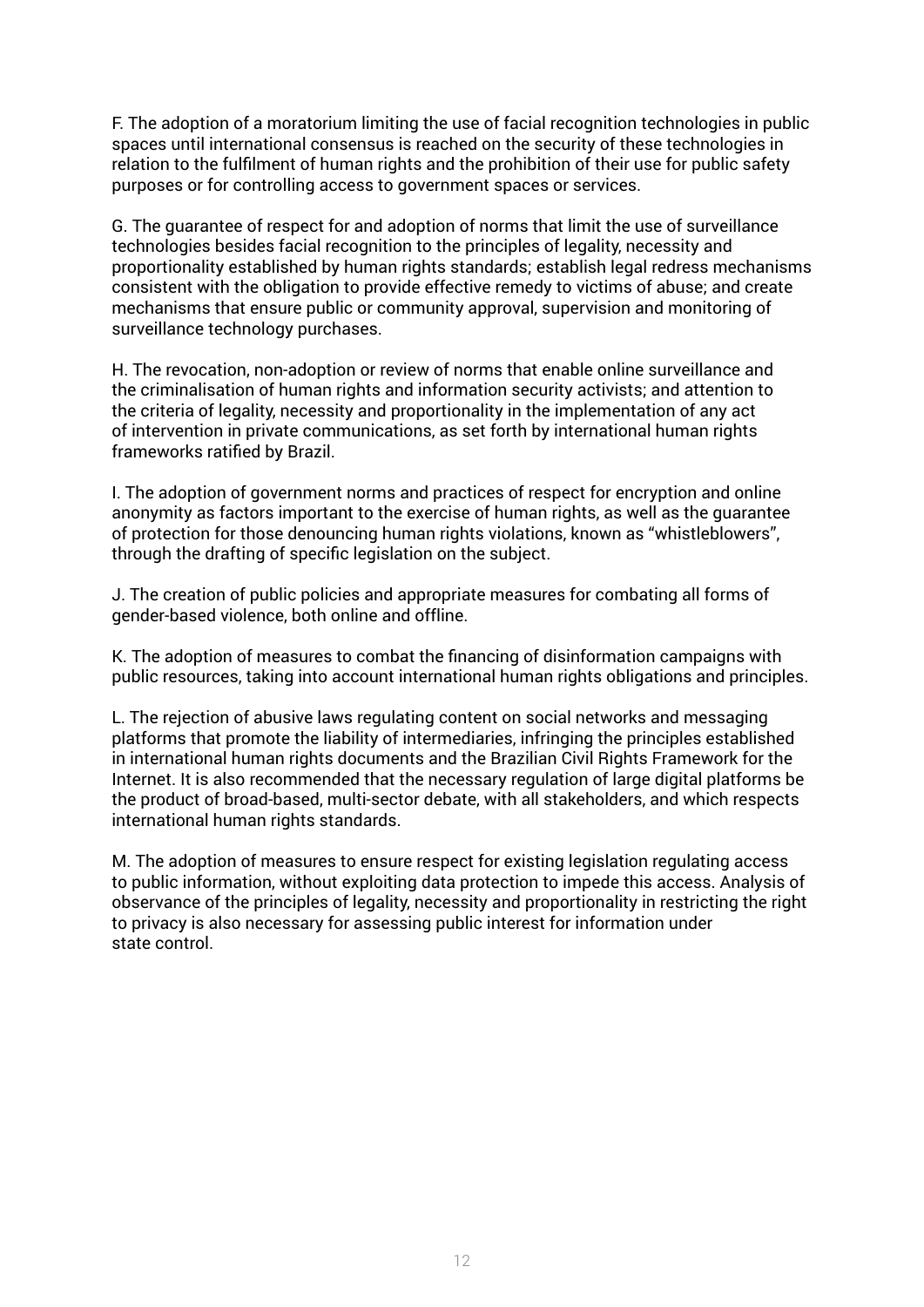## **V. REFERENCES**

- 1. Cetic.br, 2020. Executive Summary: ICT Household Survey 2020. Available at: [https://](https://www.cetic.br/media/docs/publicacoes/2/20211124201635/executive_summary_ict_households_2020.pdf) [www.cetic.br/media/docs/publicacoes/2/20211124201635/executive\\_summary\\_ict\\_](https://www.cetic.br/media/docs/publicacoes/2/20211124201635/executive_summary_ict_households_2020.pdf) [households\\_2020.pdf](https://www.cetic.br/media/docs/publicacoes/2/20211124201635/executive_summary_ict_households_2020.pdf)
- 2. Cetic.br, 2020. ICT Household Survey 2020. Available at: [https://cetic.br/pt/tics/domicili](https://cetic.br/pt/tics/domicilios/2020/individuos/B1/)[os/2020/individuos/B1/](https://cetic.br/pt/tics/domicilios/2020/individuos/B1/).
- 3. Cetic.br, 2020. ICT Household Survey 2020. Available at: [https://cetic.br/pt/tics/domicili](https://cetic.br/pt/tics/domicilios/2020/individuos/C16A/)[os/2020/individuos/C16A/](https://cetic.br/pt/tics/domicilios/2020/individuos/C16A/)
- 4. Cetic.br, 2020. ICT Household Survey 2020. Available at: [https://cetic.br/pt/tics/domicili](https://cetic.br/pt/tics/domicilios/2020/domicilios/A4/)[os/2020/domicilios/A4/.](https://cetic.br/pt/tics/domicilios/2020/domicilios/A4/)
- 5. Marco Civil da Internet no Brasil, Lei n. 12.965/2014. Available at: [http://www.planalto.gov.](http://www.planalto.gov.br/ccivil_03/_ato2011-2014/2014/lei/l12965.htm) [br/ccivil\\_03/\\_ato2011-2014/2014/lei/l12965.htm.](http://www.planalto.gov.br/ccivil_03/_ato2011-2014/2014/lei/l12965.htm)
- 6. Intervozes, 2022. Territórios Livres, Tecnologias Livres. Available at: [http://territorioslivres.](http://territorioslivres.online/) [online/](http://territorioslivres.online/).
- 7. Neri, M. & Osorio, M., 2022. Retorno para Escola, Jornada e Pandemia. Available at: <https://www.cps.fgv.br/cps/RetornoParaEscola/>.
- 8. Intervozes, 2022. Territórios Livres, Tecnologias Livres. Available at: [http://territorioslivres.](http://territorioslivres.online/) [online/](http://territorioslivres.online/).
- 9. Intervozes, 2022. Territórios Livres, Tecnologias Livres. Available at: http://territorioslivres. online/.
- 10. IPEA, 2020. Nota técnica n. 88. Acesso domiciliar à internet e ensino remoto durante a pandemia. Available at: [http://repositorio.ipea.gov.br/bitstream/11058/10228/1/NT\\_88\\_](http://repositorio.ipea.gov.br/bitstream/11058/10228/1/NT_88_Disoc_AcesDomInternEnsinoRemoPandemia.pdf) [Disoc\\_AcesDomInternEnsinoRemoPandemia.pdf.](http://repositorio.ipea.gov.br/bitstream/11058/10228/1/NT_88_Disoc_AcesDomInternEnsinoRemoPandemia.pdf)
- 11. Nogueira, J., 2021. Acesso à internet residencial de estudantes. Available at: [https://idec.](https://idec.org.br/arquivos/pesquisas-acesso-internet/idec_pesquisa-acesso-internet_acesso-a-internet-residencial-dos-estudantes.pdf) [org.br/arquivos/pesquisas-acesso-internet/idec\\_pesquisa-acesso-internet\\_acesso-a-inter](https://idec.org.br/arquivos/pesquisas-acesso-internet/idec_pesquisa-acesso-internet_acesso-a-internet-residencial-dos-estudantes.pdf)[net-residencial-dos-estudantes.pdf](https://idec.org.br/arquivos/pesquisas-acesso-internet/idec_pesquisa-acesso-internet_acesso-a-internet-residencial-dos-estudantes.pdf).
- 12. Venturini, J. & Souza, J. Tecnologias e Covid-19 no Brasil: vigilância e desigualdade na periferia do capitalismo. Available at: [https://br.boell.org/sites/default/files/2020-06/Tecnolo](https://br.boell.org/sites/default/files/2020-06/Tecnologias%20e%20Covid-19%20no%20Brasil%20vigil%C3%A2ncia%20e%20desigualdade%20social%20na%20periferia%20do%20capitalismo.pdf)[gias%20e%20Covid-19%20no%20Brasil%20vigil%C3%A2ncia%20e%20desigualdade%20](https://br.boell.org/sites/default/files/2020-06/Tecnologias%20e%20Covid-19%20no%20Brasil%20vigil%C3%A2ncia%20e%20desigualdade%20social%20na%20periferia%20do%20capitalismo.pdf) [social%20na%20periferia%20do%20capitalismo.pdf](https://br.boell.org/sites/default/files/2020-06/Tecnologias%20e%20Covid-19%20no%20Brasil%20vigil%C3%A2ncia%20e%20desigualdade%20social%20na%20periferia%20do%20capitalismo.pdf).
- 13. Venturini, J. et al., 2021. Informe Observatorio Covid-19 del Consorcio Al Sur: Un análisis crítico de las tecnologías desplegadas en América Latina contra la pandemia. Available at: [https://www.alsur.lat/sites/default/files/2021-06/Informe%20Observatorio%20](https://www.alsur.lat/sites/default/files/2021-06/Informe%20Observatorio%20Covid-19%20del%20Consorcio%20Al%20Sur(2).pdf) [Covid-19%20del%20Consorcio%20Al%20Sur\(2\).pdf.](https://www.alsur.lat/sites/default/files/2021-06/Informe%20Observatorio%20Covid-19%20del%20Consorcio%20Al%20Sur(2).pdf)
- 14. Hernández, L. (2021). Uso de Tecnologías para el combate de la pandemia. Datos personales en América Latina. Available at: [https://globalnetworkinitiative.org/wp-content/up](https://globalnetworkinitiative.org/wp-content/uploads/2021/11/COVID19-LAC-SPA.pdf)[loads/2021/11/COVID19-LAC-SPA.pdf.](https://globalnetworkinitiative.org/wp-content/uploads/2021/11/COVID19-LAC-SPA.pdf)
- 15. OKBR, 2020. Ministério da Saúde já havia deixado dados pessoais expostos no próprio sistema da Covid-19 em junho; aqui está a prova. Available at: [https://ok.org.br/noticia/](https://ok.org.br/noticia/ministerio-da-saude-ja-havia-deixado-dados-pessoais-expostos-no-proprio-sistema-da-covid-19-em-junho-aqui-esta-a-prova/) [ministerio-da-saude-ja-havia-deixado-dados-pessoais-expostos-no-proprio-sistema-da](https://ok.org.br/noticia/ministerio-da-saude-ja-havia-deixado-dados-pessoais-expostos-no-proprio-sistema-da-covid-19-em-junho-aqui-esta-a-prova/)[covid-19-em-junho-aqui-esta-a-prova/](https://ok.org.br/noticia/ministerio-da-saude-ja-havia-deixado-dados-pessoais-expostos-no-proprio-sistema-da-covid-19-em-junho-aqui-esta-a-prova/).
- 16. InternetLab. O Auxílio Emergencial no Brasil: desafios na implementação de uma política de proteção social datificada. (Report not yet published.)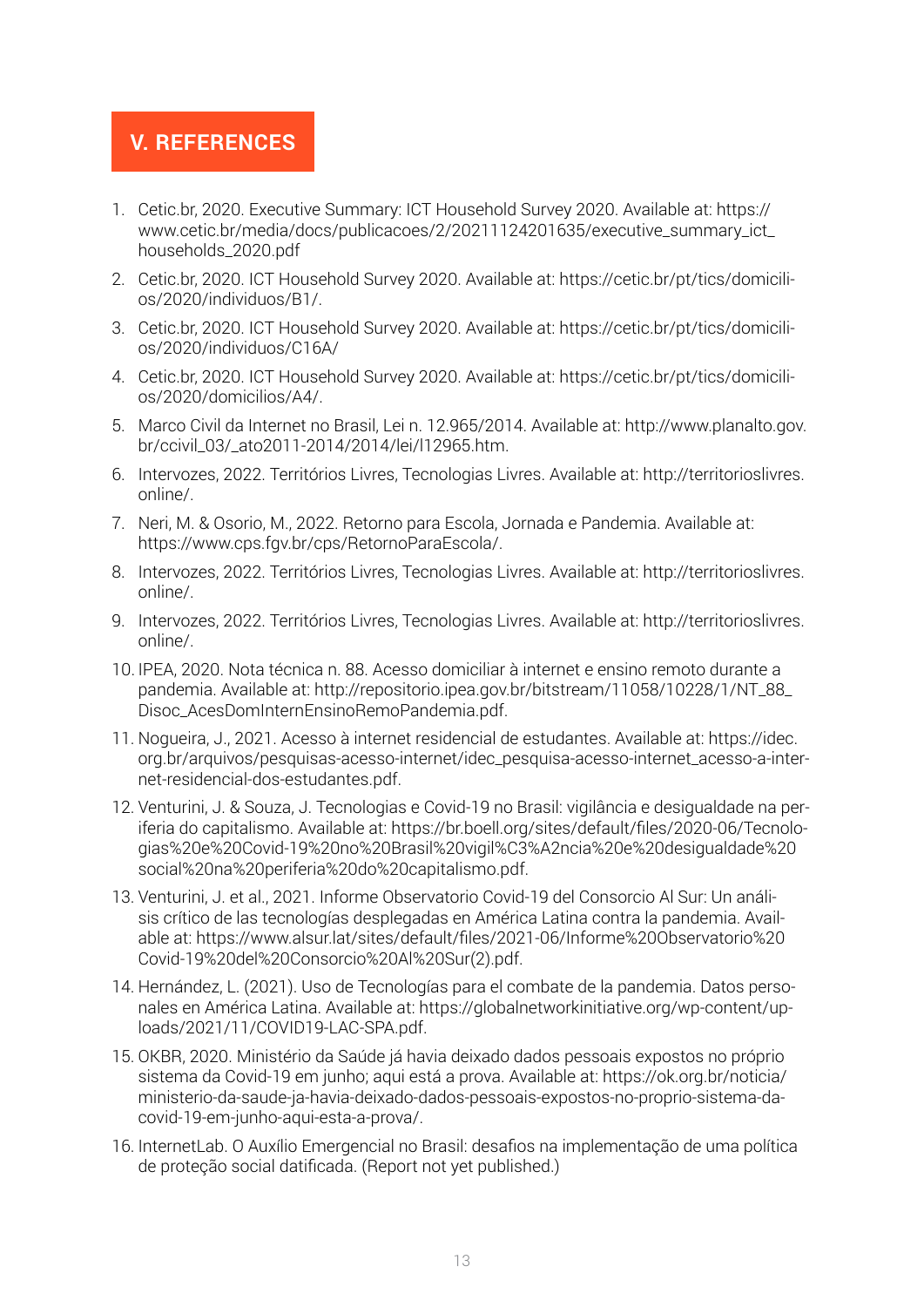- 17. Fernanda Bruno, Paula Cardoso e Paulo Fatay. Sistema Nacional de Emprego e a gestão automatizada do desemprego. Available at: [https://ia.derechosdigitales.org/wp-content/](https://ia.derechosdigitales.org/wp-content/uploads/2021/04/CPC_informe_BRASIL.pdf) [uploads/2021/04/CPC\\_informe\\_BRASIL.pdf.](https://ia.derechosdigitales.org/wp-content/uploads/2021/04/CPC_informe_BRASIL.pdf)
- 18. Cetic.br, 2020. Executive Summary: ICT Household Survey 2020. Disponível em: [https://](https://www.cetic.br/media/docs/publicacoes/2/20211124201635/executive_summary_ict_households_2020.pdf) [www.cetic.br/media/docs/publicacoes/2/20211124201635/executive\\_summary\\_ict\\_](https://www.cetic.br/media/docs/publicacoes/2/20211124201635/executive_summary_ict_households_2020.pdf) [households\\_2020.pdf](https://www.cetic.br/media/docs/publicacoes/2/20211124201635/executive_summary_ict_households_2020.pdf)
- 19. Cetic.br, 2020. Executive Summary: ICT Household Survey 2020. Available at: [https://](https://www.cetic.br/media/docs/publicacoes/2/20211124201635/executive_summary_ict_households_2020.pdf) [www.cetic.br/media/docs/publicacoes/2/20211124201635/executive\\_summary\\_ict\\_](https://www.cetic.br/media/docs/publicacoes/2/20211124201635/executive_summary_ict_households_2020.pdf) [households\\_2020.pdf](https://www.cetic.br/media/docs/publicacoes/2/20211124201635/executive_summary_ict_households_2020.pdf)
- 20. Idec & Locomotiva, 2021. Barreiras e limitações no acesso à internet e hábitos de uso e navegação na rede nas classes C, D e E. Available at: [https://idec.org.br/sites/default/](https://idec.org.br/sites/default/files/versao_revisada_pesquisa_locomotiva.pdf) [files/versao\\_revisada\\_pesquisa\\_locomotiva.pdf](https://idec.org.br/sites/default/files/versao_revisada_pesquisa_locomotiva.pdf).
- 21. Souza, M. R. & Zanatta, R. A. F., 2021 The Problem of Automated Facial Recognition Technologies in Brazil: Social Countermovements and the New Frontiers of Fundamental Rights. Available at: <https://revistas.ufg.br/lahrs/article/view/69423>.
- 22. Silva, Mariah Rafaela, 2022. Orbitando telas: Tecnopolíticas de segurança, o paradigma smart e o vigilantismo de gênero em tempos de acumulação de dados. Available at: https://sur.conectas.org/orbitando-telas/; Coding Rights, 2021. Reconhecimento Facial no Setor Público e Identidades Trans. Available at: [https://codingrights.org/docs/rec-facial-id](https://codingrights.org/docs/rec-facial-id-trans.pdf)[trans.pdf.](https://codingrights.org/docs/rec-facial-id-trans.pdf)
- 23. Reis, C. et al, 2021. Relatório sobre o uso de tecnologias de reconhecimento facial e câmeras de vigilância pela administração pública no Brasil: versão resumida. Available at: <https://lapin.org.br//download/4141/>.
- 24. Biblioteca Digital do Ministério da Justiça e Segurança Pública. Portaria nº 793, of October 24, 2019. Available at: [<https://dspace.mj.gov.br/handle/1/1380>](https://dspace.mj.gov.br/handle/1/1380); Portaria nº 630, of November 27, 2020. Available at: <<https://dspace.mj.gov.br/handle/1/2367>>.
- 25. Coalizão Direitos na Rede, 2021. OFÍCIO PARA ANPD | Entidades solicitam medidas contra solução automatizada de identificação biométrica da Polícia Federal. Available at: [https://](https://direitosnarede.org.br/2021/07/19/oficio-para-anpd-entidades-solicitam-medidas-contra-solucao-automatizada-de-identificacao-biometrica-da-policia-federal/) [direitosnarede.org.br/2021/07/19/oficio-para-anpd-entidades-solicitam-medidas-con](https://direitosnarede.org.br/2021/07/19/oficio-para-anpd-entidades-solicitam-medidas-contra-solucao-automatizada-de-identificacao-biometrica-da-policia-federal/)[tra-solucao-automatizada-de-identificacao-biometrica-da-policia-federal/.](https://direitosnarede.org.br/2021/07/19/oficio-para-anpd-entidades-solicitam-medidas-contra-solucao-automatizada-de-identificacao-biometrica-da-policia-federal/)
- 26. Lei 13675/2018. Available at: [http://www.planalto.gov.br/ccivil\\_03/\\_ato2015-2018/2018/](http://www.planalto.gov.br/ccivil_03/_ato2015-2018/2018/lei/L13675.htm) [lei/L13675.htm](http://www.planalto.gov.br/ccivil_03/_ato2015-2018/2018/lei/L13675.htm).
- 27. Folha de S. Paulo. Sob críticas por viés racial, reconhecimento facial chega a 20 estados. Available at: [https://www1.folha.uol.com.br/cotidiano/2021/07/sob-criticas-por-vies-ra](https://www1.folha.uol.com.br/cotidiano/2021/07/sob-criticas-por-vies-racial-reconhecimento-facial-chega-a-20-estados.shtml)[cial-reconhecimento-facial-chega-a-20-estados.shtml.](https://www1.folha.uol.com.br/cotidiano/2021/07/sob-criticas-por-vies-racial-reconhecimento-facial-chega-a-20-estados.shtml)
- 28. Consórcio Al Sur. Reconocimiento facial en América Latina Tendencias en la implementación de una tecnología perversa. Available at: [https://estudio.reconocimientofacial.](https://estudio.reconocimientofacial.info/reports/ALSUR-Reconocimiento_facial_en_Latam-ES.pdf) [info/reports/ALSUR-Reconocimiento\\_facial\\_en\\_Latam-ES.pdf.](https://estudio.reconocimientofacial.info/reports/ALSUR-Reconocimiento_facial_en_Latam-ES.pdf)
- 29. Revista Piauí, 2021. Nos erros do reconhecimento facial, um "caso isolado" atrás do outro. Available at: [https://piaui.folha.uol.com.br/nos-erros-de-reconhecimento-facial-um-ca](https://piaui.folha.uol.com.br/nos-erros-de-reconhecimento-facial-um-caso-isolado-atras-do-outro/)[so-isolado-atras-do-outro/](https://piaui.folha.uol.com.br/nos-erros-de-reconhecimento-facial-um-caso-isolado-atras-do-outro/).
- 30. Monitor do reconhecimento facial no Brasil. Available at: <https://opanoptico.com.br/>.
- 31. Folha de S. Paulo, 2019. 151 pessoas são presas por reconhecimento facial no país; 90% são negras. Available at: [https://www1.folha.uol.com.br/cotidiano/2019/11/151-pessoas](https://www1.folha.uol.com.br/cotidiano/2019/11/151-pessoas-sao-presas-por-reconhecimento-facial-no-pais-90-sao-negras.shtml)[sao-presas-por-reconhecimento-facial-no-pais-90-sao-negras.shtml](https://www1.folha.uol.com.br/cotidiano/2019/11/151-pessoas-sao-presas-por-reconhecimento-facial-no-pais-90-sao-negras.shtml).
- 32. INFRAERO. Aeroporto de Congonhas testa embarque por reconhecimento facial com tripulantes. Available at: [https://www4.infraero.gov.br/imprensa/noticias/aeroporto-de-con-](https://www4.infraero.gov.br/imprensa/noticias/aeroporto-de-congonhas-testa-embarque-por-reconhecimento-facial-com-tripulantes)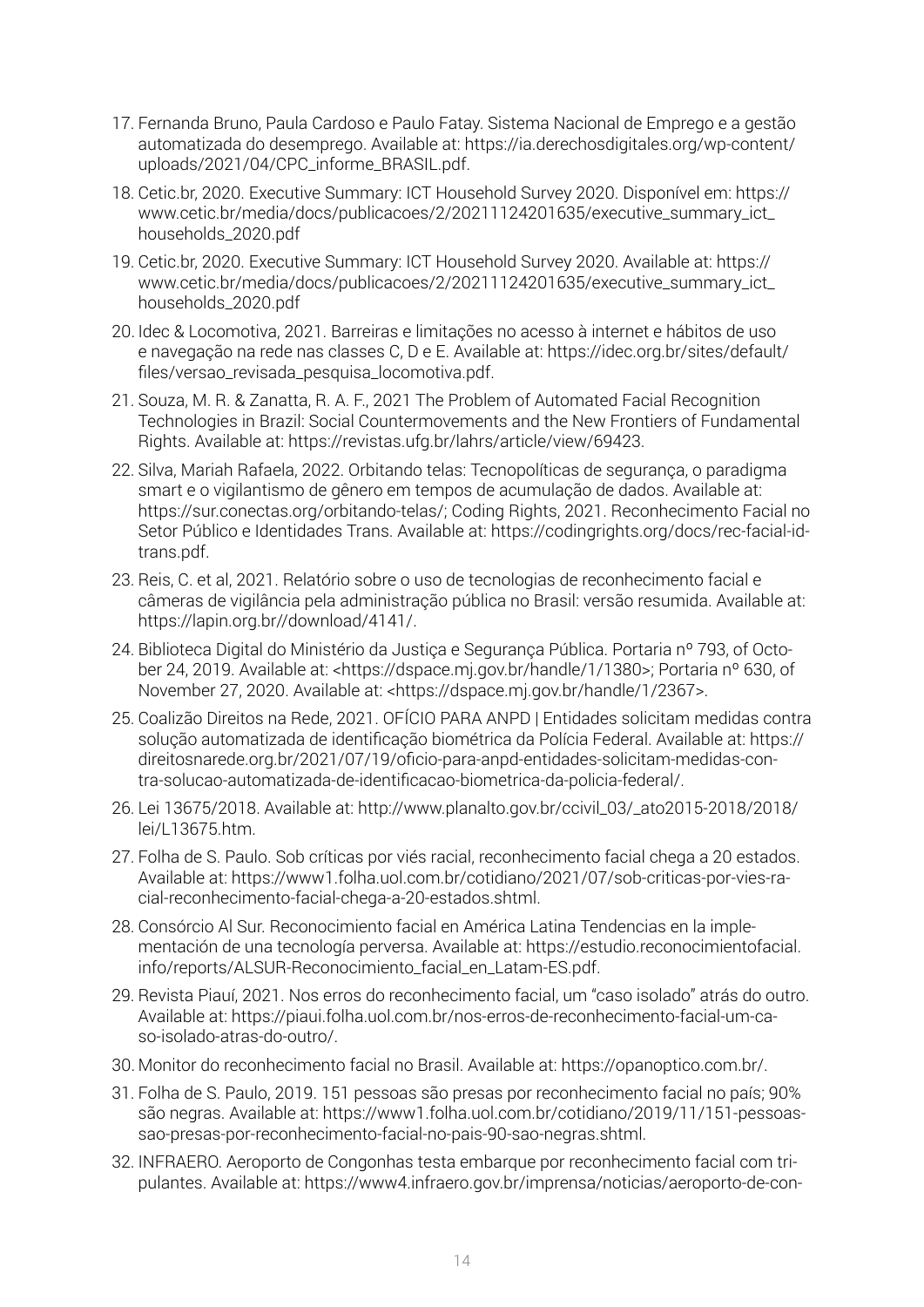[gonhas-testa-embarque-por-reconhecimento-facial-com-tripulantes](https://www4.infraero.gov.br/imprensa/noticias/aeroporto-de-congonhas-testa-embarque-por-reconhecimento-facial-com-tripulantes)/; SERPRO. Embarque nos aeroportos brasileiros poderá ser realizado sem apresentação de documentos. Available at: [https://www.serpro.gov.br/menu/noticias/noticias-2020/embarque-biome](https://www.serpro.gov.br/menu/noticias/noticias-2020/embarque-biometria-serpro-1)[tria-serpro-1](https://www.serpro.gov.br/menu/noticias/noticias-2020/embarque-biometria-serpro-1).

- 33. G1, 2017. Escolas municipais de Jaboatão adotam reconhecimento facial para controlar frequência de alunos. Available at: [https://g1.globo.com/pernambuco/noticia/escolas-mu](https://g1.globo.com/pernambuco/noticia/escolas-municipais-de-jaboatao-adotam-reconhecimento-facial-para-controlar-frequencia-de-alunos.ghtml)[nicipais-de-jaboatao-adotam-reconhecimento-facial-para-controlar-frequencia-de-alunos.](https://g1.globo.com/pernambuco/noticia/escolas-municipais-de-jaboatao-adotam-reconhecimento-facial-para-controlar-frequencia-de-alunos.ghtml) [ghtml](https://g1.globo.com/pernambuco/noticia/escolas-municipais-de-jaboatao-adotam-reconhecimento-facial-para-controlar-frequencia-de-alunos.ghtml).
- 34. See: [https://www.ohchr.org/EN/HRBodies/HRC/RegularSessions/Session48/Docu](https://www.ohchr.org/EN/HRBodies/HRC/RegularSessions/Session48/Documents/A_HRC_48_31_AdvanceEditedVersion.docx)[ments/A\\_HRC\\_48\\_31\\_AdvanceEditedVersion.docx](https://www.ohchr.org/EN/HRBodies/HRC/RegularSessions/Session48/Documents/A_HRC_48_31_AdvanceEditedVersion.docx)
- 35. Lapin, 2021. Histórico da LGPD Penal: o que foi feito até aqui e quais são os próximos passos? Available at: [https://lapin.org.br/2021/04/16/lgpd-penal-o-que-foi-feito-ate-aqui-e](https://lapin.org.br/2021/04/16/lgpd-penal-o-que-foi-feito-ate-aqui-e-quais-sao-os-proximos-passos/)[quais-sao-os-proximos-passos/.](https://lapin.org.br/2021/04/16/lgpd-penal-o-que-foi-feito-ate-aqui-e-quais-sao-os-proximos-passos/)
- 36. Coalizão Direitos na Rede. A Internet e as propostas de Lei de Defesa do Estado Democrático de Direito. Available at: [https://direitosnarede.org.br/2021/04/16/a-internet](https://direitosnarede.org.br/2021/04/16/a-internet-e-as-propostas-de-lei-de-defesa-do-estado-democratico-de-direito/)[e-as-propostas-de-lei-de-defesa-do-estado-democratico-de-direito/.](https://direitosnarede.org.br/2021/04/16/a-internet-e-as-propostas-de-lei-de-defesa-do-estado-democratico-de-direito/)
- 37. Access Now, 2021. La persecución de la comunidad infosec en América Latina. Available at: [https://www.accessnow.org/cms/assets/uploads/2021/08/persecusion-latam-seguri](https://www.accessnow.org/cms/assets/uploads/2021/08/persecusion-latam-seguridad-digital.pdf)[dad-digital.pdf](https://www.accessnow.org/cms/assets/uploads/2021/08/persecusion-latam-seguridad-digital.pdf).
- 38. Artigo 19, 2015. Criptografia e anonimato são essenciais para liberdade de expressão. Available at: [https://artigo19.org/2015/06/01/criptografia-e-anonimato-sao-essenciais-pa](https://artigo19.org/2015/06/01/criptografia-e-anonimato-sao-essenciais-para-liberdade-de-expressao/)[ra-liberdade-de-expressao/](https://artigo19.org/2015/06/01/criptografia-e-anonimato-sao-essenciais-para-liberdade-de-expressao/).
- 39. UOL. "TCU suspende pregão para a compra de sistema espião pelo governo Bolsonaro." Available at: [https://noticias.uol.com.br/politica/ultimas-noticias/2021/11/11/tcu-suspen](https://noticias.uol.com.br/politica/ultimas-noticias/2021/11/11/tcu-suspensao-compra-governo.htm)[sao-compra-governo.htm.](https://noticias.uol.com.br/politica/ultimas-noticias/2021/11/11/tcu-suspensao-compra-governo.htm) Accessed March 2022.
- 40. IstoÉ, 2021. Além do Pegasus, Carlos Bolsonaro queria outra ferramenta para espionagem dentro do governo. Available at: [https://istoe.com.br/alem-do-pegasus-carlos-bolson](https://istoe.com.br/alem-do-pegasus-carlos-bolsonaro-queria-outra-ferramenta-para-espionagem-dentro-do-governo)[aro-queria-outra-ferramenta-para-espionagem-dentro-do-governo](https://istoe.com.br/alem-do-pegasus-carlos-bolsonaro-queria-outra-ferramenta-para-espionagem-dentro-do-governo).
- 41. UOL, 2022. Gabinete do ódio busca comprar nova ferramenta espiã intitulada DarkMatter. Available at: [https://noticias.uol.com.br/politica/ultimas-noticias/2022/01/17/gabi](https://noticias.uol.com.br/politica/ultimas-noticias/2022/01/17/gabinete-do-odio-usou-viagem-de-bolsonaro-para-negociar-sistema-espiao.htmOSINT/)[nete-do-odio-usou-viagem-de-bolsonaro-para-negociar-sistema-espiao.htmOSINT/](https://noticias.uol.com.br/politica/ultimas-noticias/2022/01/17/gabinete-do-odio-usou-viagem-de-bolsonaro-para-negociar-sistema-espiao.htmOSINT/)
- 42. MPPE. Curso de Inteligência e Investigação em Fontes Abertas OSINT. Available at: [https://www.mppe.mp.br/mppe/institucional/escola-superior/ultimas-noticias-escola-su](https://www.mppe.mp.br/mppe/institucional/escola-superior/ultimas-noticias-escola-superior/15370-curso-de-inteligencia-e-investigacao-em-fontes-abertas-osint)[perior/15370-curso-de-inteligencia-e-investigacao-em-fontes-abertas-osint](https://www.mppe.mp.br/mppe/institucional/escola-superior/ultimas-noticias-escola-superior/15370-curso-de-inteligencia-e-investigacao-em-fontes-abertas-osint); Twitter.MPF. Available at: [https://twitter.com/oea\\_cyber/status/1174752582583181313.](https://twitter.com/oea_cyber/status/1174752582583181313)
- 43. The Intercept, 2021. Governo Bolsonaro deturpou edital de Dilma para fichar 'detratores' na internet. Available at: [https://theintercept.com/2021/07/07/governo-bolsonaro-detur](https://theintercept.com/2021/07/07/governo-bolsonaro-deturpou-edital-de-dilma-para-fichar-detratores-na-internet/)[pou-edital-de-dilma-para-fichar-detratores-na-internet/.](https://theintercept.com/2021/07/07/governo-bolsonaro-deturpou-edital-de-dilma-para-fichar-detratores-na-internet/)
- 44. G1, 2021. Jovem é preso em flagrante após publicação sobre visita de Bolsonaro a Uberlândia. Available at: [https://g1.globo.com/mg/triangulo-mineiro/noticia/2021/03/04/jo](https://g1.globo.com/mg/triangulo-mineiro/noticia/2021/03/04/jovem-e-preso-apos-publicacao-sobre-vinda-de-bolsonaro-a-uberlandia.ghtml)[vem-e-preso-apos-publicacao-sobre-vinda-de-bolsonaro-a-uberlandia.ghtml](https://g1.globo.com/mg/triangulo-mineiro/noticia/2021/03/04/jovem-e-preso-apos-publicacao-sobre-vinda-de-bolsonaro-a-uberlandia.ghtml).
- 45. G1, 2020. Ministério entrega a comissão do Congresso material com suposto dossiê de opositores do governo. Available at: [https://g1.globo.com/politica/noticia/2020/08/11/](http://ppless.asambleanacional.gob.ec/alfresco/d/d/workspace/SpacesStore/fe64d128-9fdc-46e9-8486-a329b48e3ec8/inf-2d-forme_sd_-_ley_libre_expresi%F3n_(comunicaci%F3n)_(1)-signed-signed_firmado-signed-signed-signed.pdf) [ministerio-entrega-a-comissao-do-congresso-material-com-suposto-dossie-de-oposi](http://ppless.asambleanacional.gob.ec/alfresco/d/d/workspace/SpacesStore/fe64d128-9fdc-46e9-8486-a329b48e3ec8/inf-2d-forme_sd_-_ley_libre_expresi%F3n_(comunicaci%F3n)_(1)-signed-signed_firmado-signed-signed-signed.pdf)[tores-do-governo.ghtml](http://ppless.asambleanacional.gob.ec/alfresco/d/d/workspace/SpacesStore/fe64d128-9fdc-46e9-8486-a329b48e3ec8/inf-2d-forme_sd_-_ley_libre_expresi%F3n_(comunicaci%F3n)_(1)-signed-signed_firmado-signed-signed-signed.pdf).
- 46. Conjur, 2020. Dossiê de antifascistas entregue aos EUA cita jornalistas e professores. Available at: [https://www.conjur.com.br/2020-ago-17/dossie-antifascistas-entreg](https://www.conjur.com.br/2020-ago-17/dossie-antifascistas-entregue-aos-eua-cita-jornalistas-professores)[ue-aos-eua-cita-jornalistas-professores](https://www.conjur.com.br/2020-ago-17/dossie-antifascistas-entregue-aos-eua-cita-jornalistas-professores).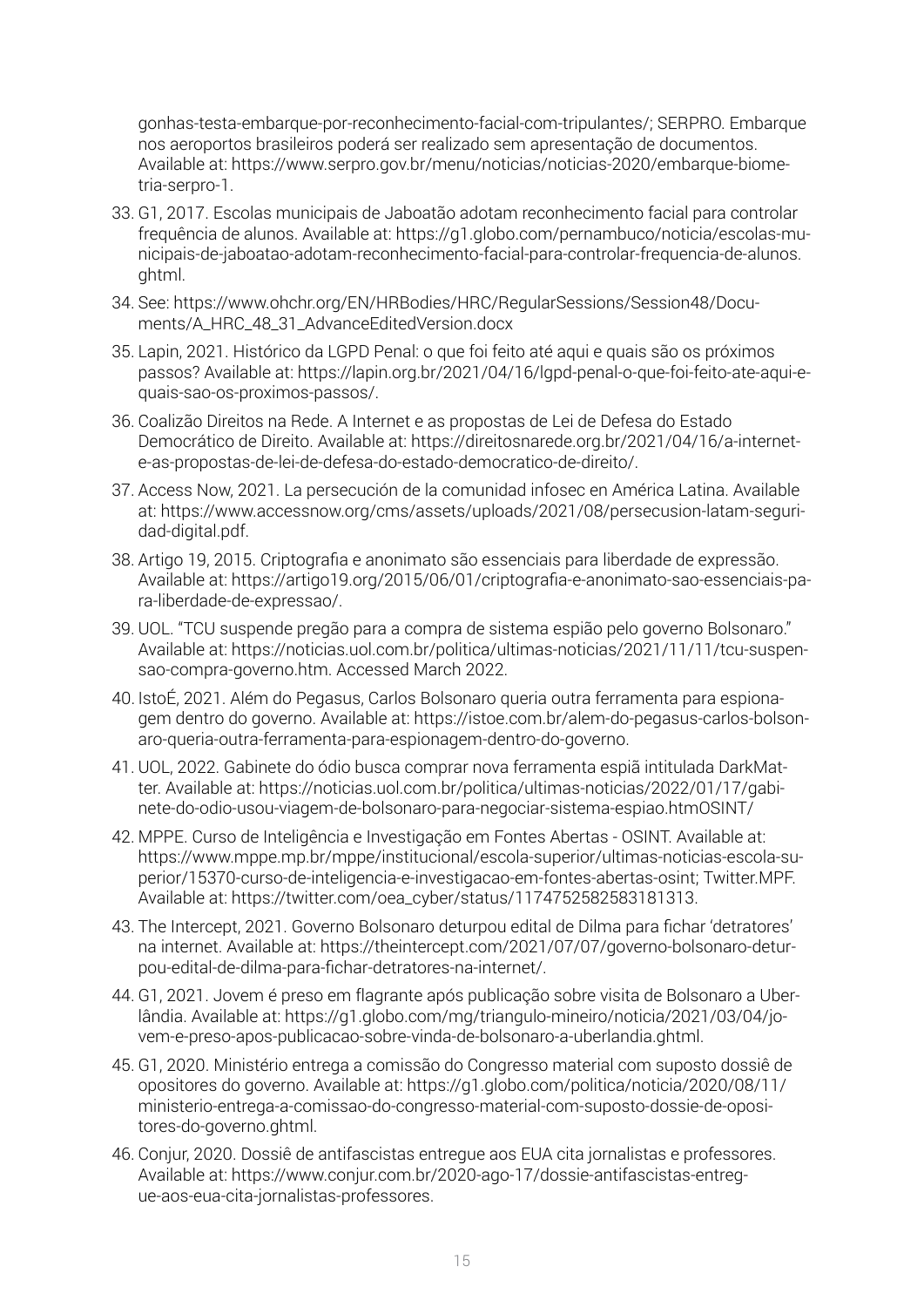- 47. G1, 2020. STF decide suspender produção de dossiê sobre antifascistas pelo Ministério da Justiça. Available at: [https://g1.globo.com/politica/noticia/2020/08/20/stf-for](https://g1.globo.com/politica/noticia/2020/08/20/stf-forma-maioria-para-proibir-ministerio-da-justica-de-produzir-dossie-contra-antifascistas.ghtml)[ma-maioria-para-proibir-ministerio-da-justica-de-produzir-dossie-contra-antifascistas.](https://g1.globo.com/politica/noticia/2020/08/20/stf-forma-maioria-para-proibir-ministerio-da-justica-de-produzir-dossie-contra-antifascistas.ghtml) [ghtml](https://g1.globo.com/politica/noticia/2020/08/20/stf-forma-maioria-para-proibir-ministerio-da-justica-de-produzir-dossie-contra-antifascistas.ghtml).
- 48. Coding Rights; InternetLab, 2017. Violências contra mulher na internet: diagnóstico, soluções e desafios. Contribuição conjunta do Brasil para a relatora especial da ONU sobre violência contra a mulher. Available at: [https://www.internetlab.org.br/wp-content/](https://www.internetlab.org.br/wp-content/uploads/2017/11/Relatorio_ViolenciaGenero_ONU.pdf) [uploads/2017/11/Relatorio\\_ViolenciaGenero\\_ONU.pdf.](https://www.internetlab.org.br/wp-content/uploads/2017/11/Relatorio_ViolenciaGenero_ONU.pdf)
- 49. Perifericas; Gig@ UFBA, 2021. Diálogos feministas sobre a violência digital de gênero no Brasil durante a pandemia de COVID-19 no ano de 2020. Available at: [https://per](https://perifericas.netlify.app/posts/lancamento-de-publicacao-sobre-violencia-digital-de-genero-e-covid-19-no-brasil-em-2020/)[ifericas.netlify.app/posts/lancamento-de-publicacao-sobre-violencia-digital-de-gene](https://perifericas.netlify.app/posts/lancamento-de-publicacao-sobre-violencia-digital-de-genero-e-covid-19-no-brasil-em-2020/)[ro-e-covid-19-no-brasil-em-2020/.](https://perifericas.netlify.app/posts/lancamento-de-publicacao-sobre-violencia-digital-de-genero-e-covid-19-no-brasil-em-2020/)
- 50. See: <https://indicadores.safernet.org.br/>
- 51. The Media Today. Brazil's Bolsonaro smears reports investigating his son. March 12, 2019. Available at: [https://www.cjr.org/the\\_media\\_today/bolsonaro\\_twitter\\_press\\_threats.php](https://www.cjr.org/the_media_today/bolsonaro_twitter_press_threats.php).
- 52. Folha de S. Paulo, 2018. Folha pede que Polícia Federal investigue ameaças a profissionais. Available at: [https://www1.folha.uol.com.br/poder/2018/10/folha-pede-que-poli](https://www1.folha.uol.com.br/poder/2018/10/folha-pede-que-policia-federal-investigue-ameacas-a-profissionais.shtml)[cia-federal-investigue-ameacas-a-profissionais.shtml.](https://www1.folha.uol.com.br/poder/2018/10/folha-pede-que-policia-federal-investigue-ameacas-a-profissionais.shtml)
- 53. Intervozes, 2020. Governo Bolsonaro promove desinformação e acusa organizações da sociedade civil de censura na CIDH. Available at: [https://intervozes.org.br/violencia-e-di](https://intervozes.org.br/violencia-e-divergencia-de-opiniao-e-desinformacao-e-liberdade-de-expressao-afirma-governo-na-cidh/)[vergencia-de-opiniao-e-desinformacao-e-liberdade-de-expressao-afirma-governo-na-cidh/.](https://intervozes.org.br/violencia-e-divergencia-de-opiniao-e-desinformacao-e-liberdade-de-expressao-afirma-governo-na-cidh/)
- 54. El País, 2018. Grupo "Mulheres contra Bolsonaro" no Facebook sofre ataque cibernético. Available at: [https://brasil.elpais.com/brasil/2018/09/14/politica/1536941007\\_569454.](https://brasil.elpais.com/brasil/2018/09/14/politica/1536941007_569454.html) [html](https://brasil.elpais.com/brasil/2018/09/14/politica/1536941007_569454.html).
- 55. See: [https://www.tretaqui.org.](https://www.tretaqui.org)
- 56. Intervozes, 2020. Governo Bolsonaro promove desinformação e acusa organizações da sociedade civil de censura na CIDH. Available at: [https://intervozes.org.br/violencia-e-di](https://intervozes.org.br/violencia-e-divergencia-de-opiniao-e-desinformacao-e-liberdade-de-expressao-afirma-governo-na-cidh/)[vergencia-de-opiniao-e-desinformacao-e-liberdade-de-expressao-afirma-governo-na-cidh/;](https://intervozes.org.br/violencia-e-divergencia-de-opiniao-e-desinformacao-e-liberdade-de-expressao-afirma-governo-na-cidh/) Carta Capital, 2021. PF sugere que Bolsonaro seja investigado por desinformação sobre urna eletrônica. Available at: [https://www.cartacapital.com.br/politica/pf-sugere-que-bol](https://www.cartacapital.com.br/politica/pf-sugere-que-bolsonaro-seja-investigado-por-desinformacao-sobre-urna-eletronica/)[sonaro-seja-investigado-por-desinformacao-sobre-urna-eletronica/.](https://www.cartacapital.com.br/politica/pf-sugere-que-bolsonaro-seja-investigado-por-desinformacao-sobre-urna-eletronica/)
- 57. Carta Capital, 2019. Jair Bolsonaro traz discurso de ódio como fala oficial da Presidência. Available at: [https://www.cartacapital.com.br/opiniao/jair-bolsonaro-traz-discur](https://www.cartacapital.com.br/opiniao/jair-bolsonaro-traz-discurso-de-odio-como-fala-oficial-da-presidencia/)[so-de-odio-como-fala-oficial-da-presidencia/;](https://www.cartacapital.com.br/opiniao/jair-bolsonaro-traz-discurso-de-odio-como-fala-oficial-da-presidencia/) Brasil de Fato, 2020. Bolsonaro pratica xenofobia ideológica com o veto à Sinovac. Available at: [https://www.brasildefato.com.](https://www.brasildefato.com.br/2020/10/25/bolsonaro-pratica-xenofobia-ideologica-com-o-veto-a-sinovac) [br/2020/10/25/bolsonaro-pratica-xenofobia-ideologica-com-o-veto-a-sinovac](https://www.brasildefato.com.br/2020/10/25/bolsonaro-pratica-xenofobia-ideologica-com-o-veto-a-sinovac); Folha de S. Paulo, 2019. Termo 'paraíba' usado por Bolsonaro reflete preconceito ao Nordeste, e cabe punição. Available at: [https://www1.folha.uol.com.br/poder/2019/07/termo-paraiba-usa](https://www1.folha.uol.com.br/poder/2019/07/termo-paraiba-usado-por-bolsonaro-reflete-preconceito-ao-nordeste-e-cabe-punicao.shtml)[do-por-bolsonaro-reflete-preconceito-ao-nordeste-e-cabe-punicao.shtml.](https://www1.folha.uol.com.br/poder/2019/07/termo-paraiba-usado-por-bolsonaro-reflete-preconceito-ao-nordeste-e-cabe-punicao.shtml)
- 58. UOL, 2021. Facebook e Instagram publican un aviso de información falsa en la publicación de Bolsonaro. Available at: [https://www.uol.com.br/tilt/noticias/reda](https://www.uol.com.br/tilt/noticias/redacao/2021/04/29/facebook-instagram-informacao-falsa-bolsonaro.htm)[cao/2021/04/29/facebook-instagram-informacao-falsa-bolsonaro.htm;](https://www.uol.com.br/tilt/noticias/redacao/2021/04/29/facebook-instagram-informacao-falsa-bolsonaro.htm) UOL, 2020. Instagram oculta publicación de Bolsonaro sobre covid-19: 'Información falsa'. Available at: [https://noticias.uol.com.br/saude/ultimas-noticias/redacao/2020/05/11/instagram-ti](https://noticias.uol.com.br/saude/ultimas-noticias/redacao/2020/05/11/instagram-tira-do-ar-post-de-bolsonaro-sobre-covid-19-informacao-falsa.htm)[ra-do-ar-post-de-bolsonaro-sobre-covid-19-informacao-falsa.htm;](https://noticias.uol.com.br/saude/ultimas-noticias/redacao/2020/05/11/instagram-tira-do-ar-post-de-bolsonaro-sobre-covid-19-informacao-falsa.htm) EXAME, 2020. Após Twitter, Facebook e Instagram eliminan publicaciones de Bolsonaro. Available at: [https://](https://exame.com/brasil/apos-twitter-facebook-e-instagram-removem-posts-de-bolsonaro/) [exame.com/brasil/apos-twitter-facebook-e-instagram-removem-posts-de-bolsonaro/;](https://exame.com/brasil/apos-twitter-facebook-e-instagram-removem-posts-de-bolsonaro/) G1, 2021. YouTube remove live de Bolsonaro com mentira sobre vacina da Covid e Aids